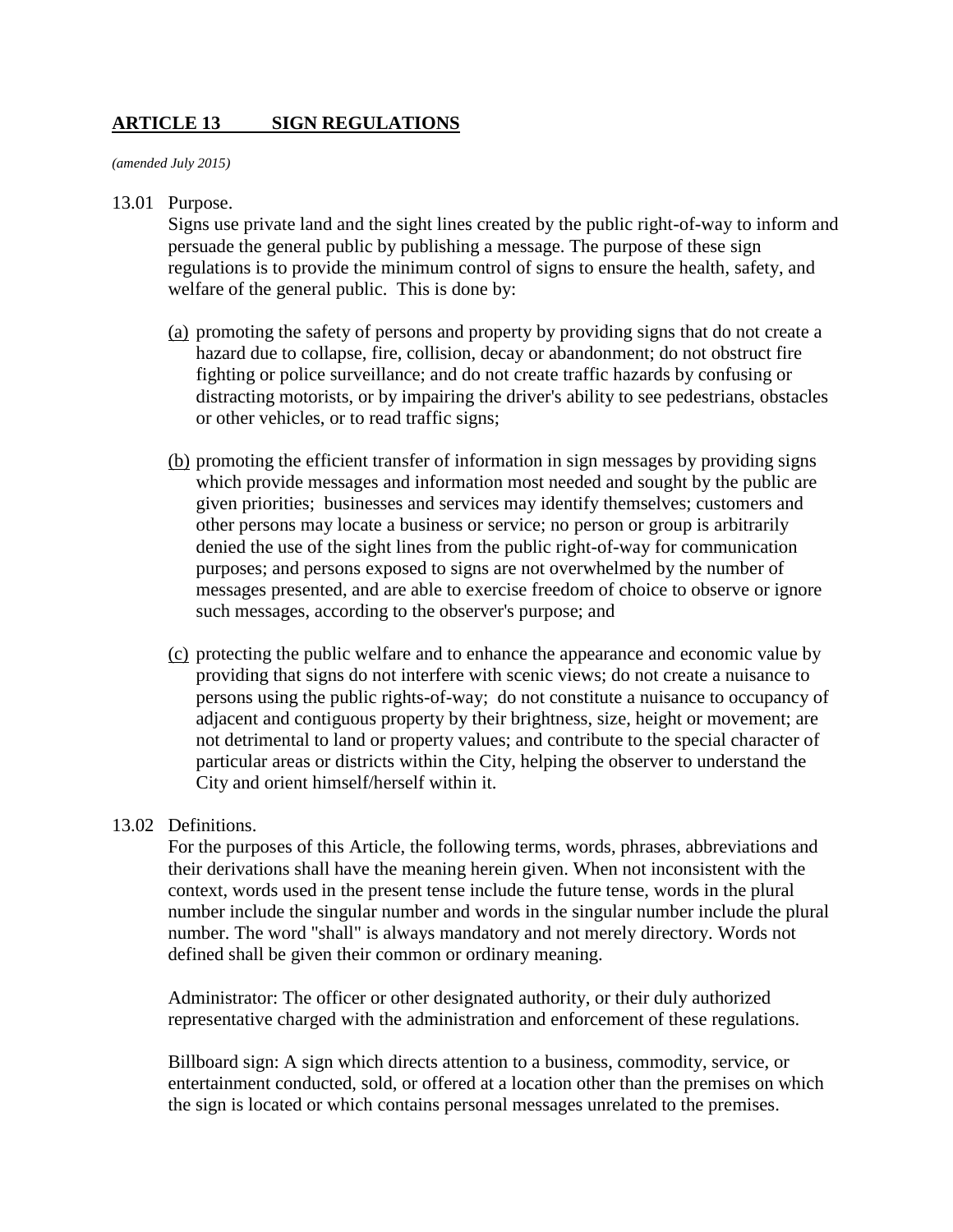Character: Any letter of the alphabet, any numeral or Greek letter.

City: The City of Frankfort, Kentucky

Commercially developed parcel*:* A parcel of property on which there is at least one walled and roofed structure used, or designed to be used, for other than residential purposes.

Copy. The linguistic or graphic content of a sign.

Election Campaign Sign: A temporary sign directly associated with local, state, or national elections.

Facade: Any separate face of a building, including parapet walls and omitted wall lines, or any part of a building, which encloses or covers usable space. Where separate faces are oriented in the same direction, or in the directions within forty-five degrees of one another, they are to be considered as part of a single facade.

Frontage. The length of any property line or of any one parcel along a street on which it borders.

Height: As applied to a sign, shall be measured as the vertical distance between the lowest part of the sign, including its supporting structure at the average grade of the ground where the sign is located to the highest part of the sign or its supporting structure, whichever is higher.

Intersection: The junction of the centerlines of any two public rights-of-ways or the point at which any expressway interchange ramp intersects the expressway travel pavement.

Major thoroughfare: Any public right-of-way designated by the Comprehensive Plan of the City as an arterial.

Mansard-style roof: A decorative structure that is attached to the fascia of a building, but is not structurally integral to the building. Often creates a false front or parapet on a flatroofed building.

Occupancy: The purpose for which a building is used or intended to be used. The term shall also include the building or room housing such use. Change of occupancy is not intended to include change of tenants or proprietors.

Premise: Any lot or unplatted tract, or any combination of contiguous lots or unplatted tracts held under single ownership.

Sign: Any object, device, display or structure, or part thereof, situated outdoors, which is used to advertise, identify, display, direct, or attract attention to an object, person, institution, organization, business, product, service, event or location, by any means,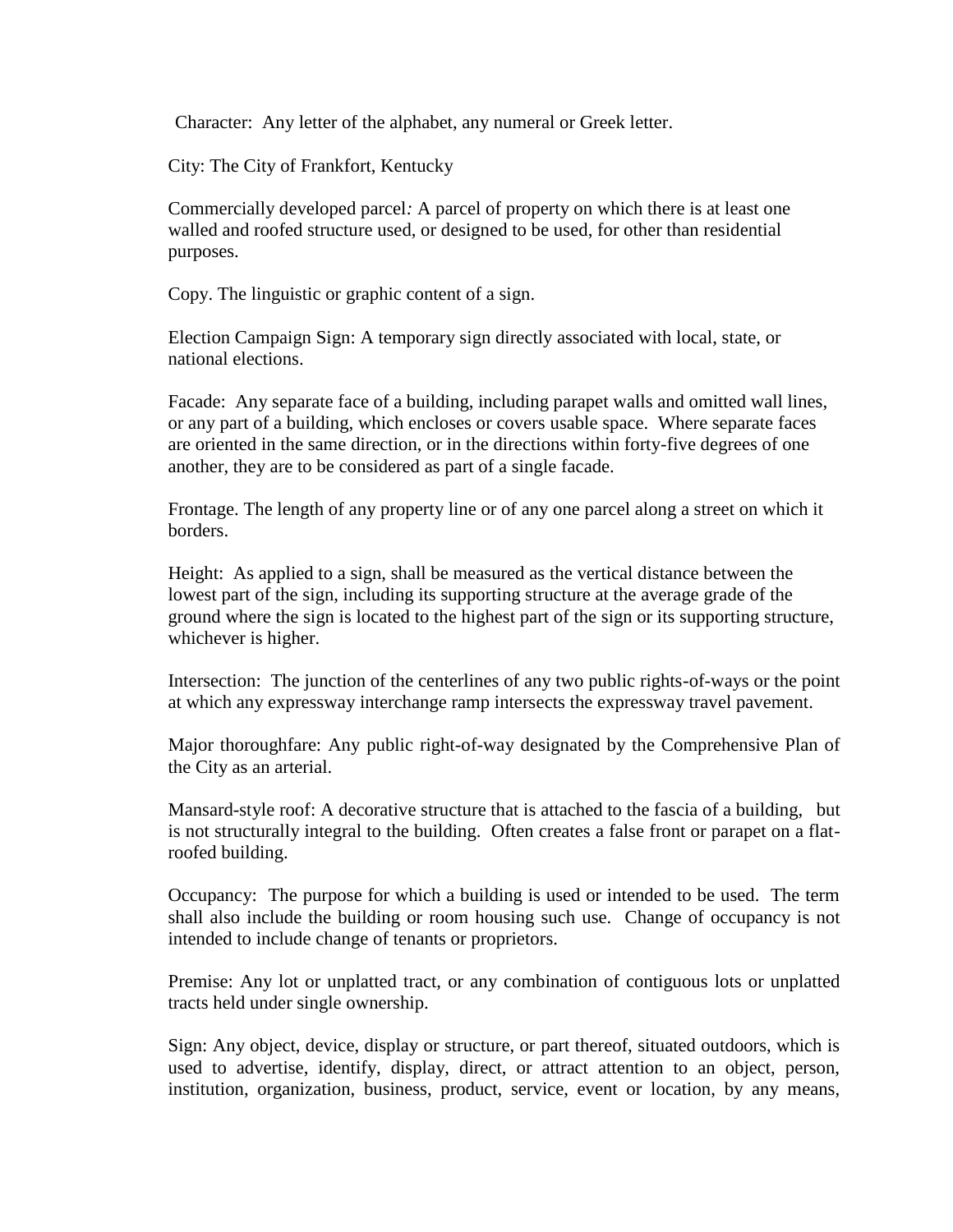including words, letters, figures, designs, symbols, fixtures, or images, but excluding striping not integral to the sign.

Sign, air activated: A sign, all or part of which is designed to be moved by action of the air for the purpose of attracting attention, including signs with spangles or moveable colored disks but excluding flags, banner signs and festoons.

Sign area: The total area of the sign face, which is used to display a message, not including its supporting poles or structures. Measurement of sign area is addressed in Section 13.20.

Sign, awning: A sign painted on or attached directly to any part of an awning.

Sign, banner: A temporary sign composed of lighweight material either enclosed or not enclosed in a rigid frame and secured or mounted so as to allow movement of the sign caused by movement of the atmosphere.

Sign, canopy: A sign, other than an under canopy sign, attached to or constructed in or on a canopy.

Sign, changeable copy: A sign designed for frequent changes of message copy, including bulletin boards and kiosks; outdoor advertising signs; changing signs; other signs with electronically-displayed messages, removable letters, or poster panels.

Sign clearance: The vertical distance to grade from the lowest edge of a sign excluding any pole or support structure attached to the ground.

Sign, construction: A non-illuminated sign displayed prior to or during construction and removed thereafter that identifies a building for which a building permit has been issued and which is under construction together with such information as the owner, manager, contractor and subcontractors, architect and engineer, source of financing, projected date of completion, major tenants and related information.

Sign, directional: A nonpremise sign that serves solely to direct pedestrian or vehicular traffic or parking within a premises or to provide related instructions or facility information but that contains no advertising other than the name and logo of the business on the premises

Sign, facing: The surface of a sign upon, against or through which the message is displayed or illustrated.

Signs, Fascia: Any sign attached to, applied on, or supported by, any part of a building façade, such as a wall, window, canopy, awning, or marquee which encloses or covers usable space. No fascia sign shall be allowed to project further than 12" from the face of the building to which it is attached.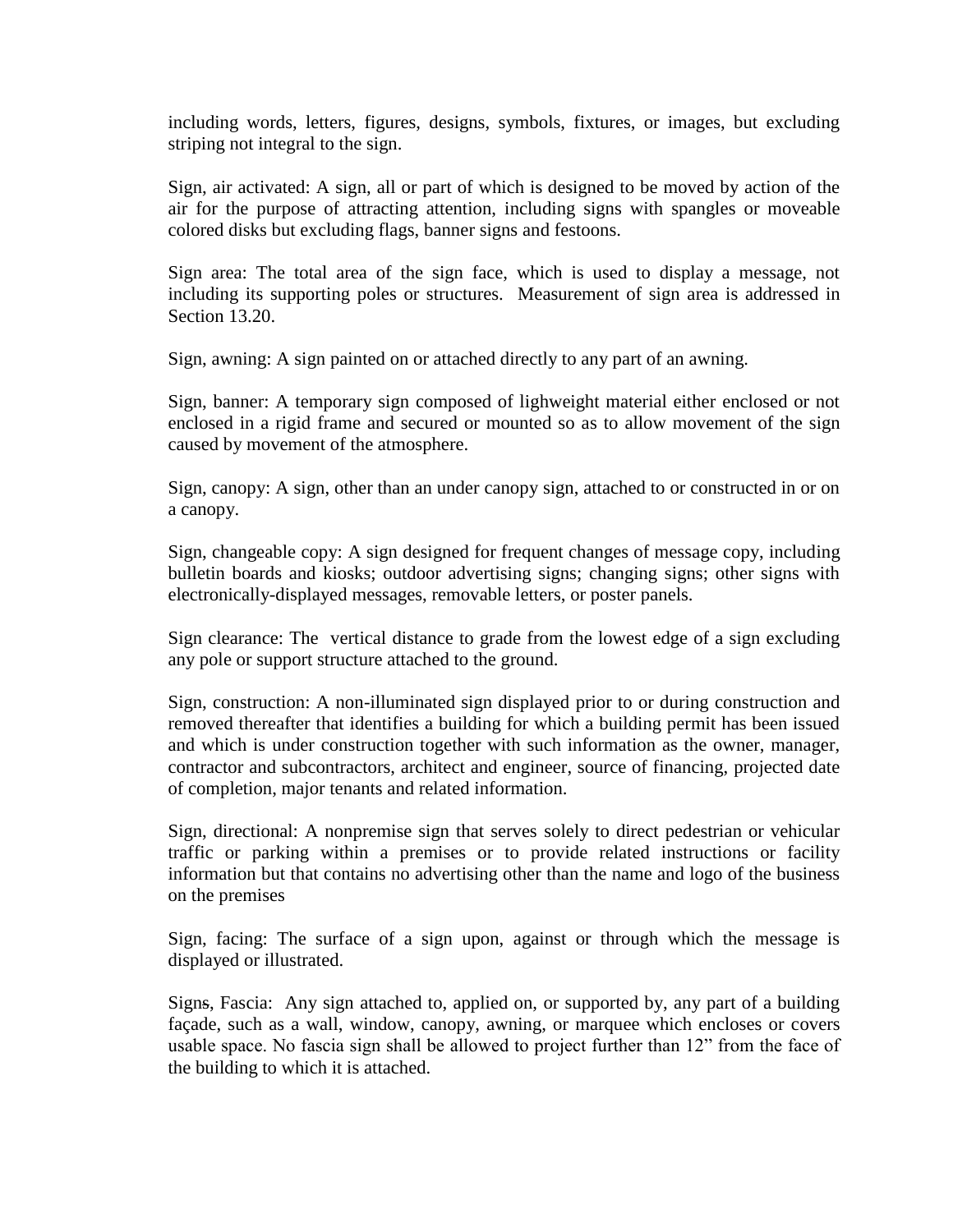Sign, freestanding: A sign that is supported by one or more poles, uprights, pylons, braces or other support(s) on the ground and not attached to a building.

Sign, government-mandated: Any sign or exterior display required to be displayed by government order or regulation including construction signs for government assisted projects.

Sign, government or utility: An informational sign or display maintained by a government body or public utility, including traffic or parking regulating devices, legal notices, warning of hazards and similar displays.

Sign, height: The vertical distance measured from the curb level of the closest public street from which the sign is intended to be viewed to the highest point of the sign.

Sign, illegal: A sign which was not in compliance with this or other applicable ordinance when it was erected, installed, altered, or displayed.

Sign, illuminated: A sign illuminated by a source of artificial light having the principle purpose of furnishing illumination for the sign whether or not such source is part of the structure of the sign.

Sign, incidental: A sign, generally informational, that has a purpose secondary to the use of the lot on which it is located, such as "No Parking," "Entrance," Loading Only," "Telephone," and other similar directives. No sign with a commercial message legible from a position off the lot on which the sign is located shall be considered incidental. Incidental signs do not require a permit.

Sign, message board: A sign or portion thereof with characters, letters or illustrations that can be changed or rearranged without altering the face or the surface of the sign and that is attached to either a wall, monument or freestanding sign for the purpose of displaying advertising or other notices.

Sign, menu board: A sign used to display a selection of goods or services offered at a business establishment for the convenience of drive-up or walk-up customers, such as at a drive-in restaurant.

Sign, monument: Any permanent sign, other than a pole sign, in which the entire bottom is in contact with or is close to the ground and is independent of any other structure.

Sign, name-plate: A non-illuminated sign that states only the names, addresses and professions of the businesses or occupants of the lot where the sign is placed.

Sign, on-premise: A sign directing attention to a business, profession, commodity, service, entertainment, person, cause, event or organization conducted, sold, offered, operation or having premises upon the same lot.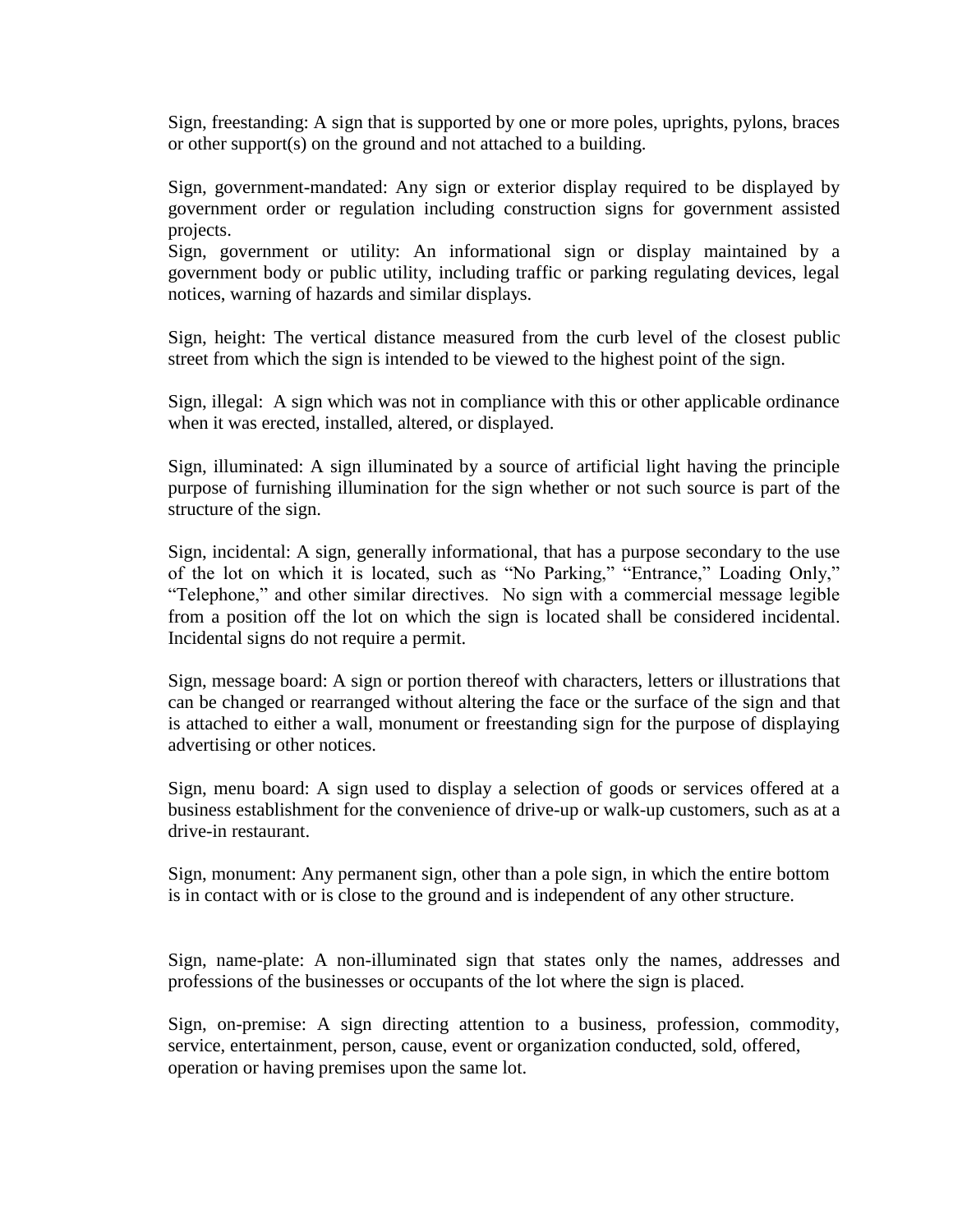Sign, nonconforming: A sign that was erected, installed or displayed in compliance with previous sign regulations, but which is not in compliance with this ordinance, and which has not been reconstructed, altered or otherwise modified since the adoption of this ordinance, except to bring the sign into compliance with the provisions of this ordinance.

Sign, nonpremise: Any sign which is not a premise sign.

Sign, outdoor advertisement (Billboard): A sign that directs attention to a business, profession, commodity, service, entertainment, person, cause, event or organization conducted, sold, offered, operation or having premises elsewhere than on the lot on which the sign is located, and only incidentally, if at all, on such lot.

Sign, Political: Any type of nonpremise sign which refers only to the issues or candidates involved in a political election.

Sign, portable: A sign not permanently attached to the ground or other permanent structure, or a sign designed to be transported including, but not limited to, reader boards, signs designed to be transported by means of wheels, signs converted to "A" or "T" frames; or balloons used as signs. These are addressed as "Special Purpose Signs" in these regulations.

Sign, Premise: Any sign, the content of which relates to the premises on which it is located, referring exclusively to the name, location, products, persons, acclamations, services or activities of or on those premises, or the sale, lease or construction of those premises.

Sign, real estate: A non-illuminated sign used to offer for sale, lease or rent the property upon which or within which the sign is placed or to announce an open house or that the property has been sold.

Sign, roof: A sign erected and constructed either wholly, or in part, upon, against, or above the roof of a building. For purposes of this ordinance, any portion of a building above or behind the fascia or parapet of a building shall be considered part of the roof.

Sign, setback: See Section 13.23.

Sign, Special Purpose: A sign temporarily supplementing the permanent signs on the premises. Included in this classification are banners, streamers, flags, inflatable figures, pennants, temporary retail promotional posters, and reader boards, etc. that are portable and not considered monument or pole signs. The total square footage of these signs shall be counted in the maximum square footage allowed in Table 13.3.

Sign, Support: Any pole, post, strut, cable or other structural fixture or framework necessary to hold and secure a sign, providing that such fixture or framework is not imprinted with any picture, symbol or work using characters in excess of one inch in height, or is internally or decoratively illuminated.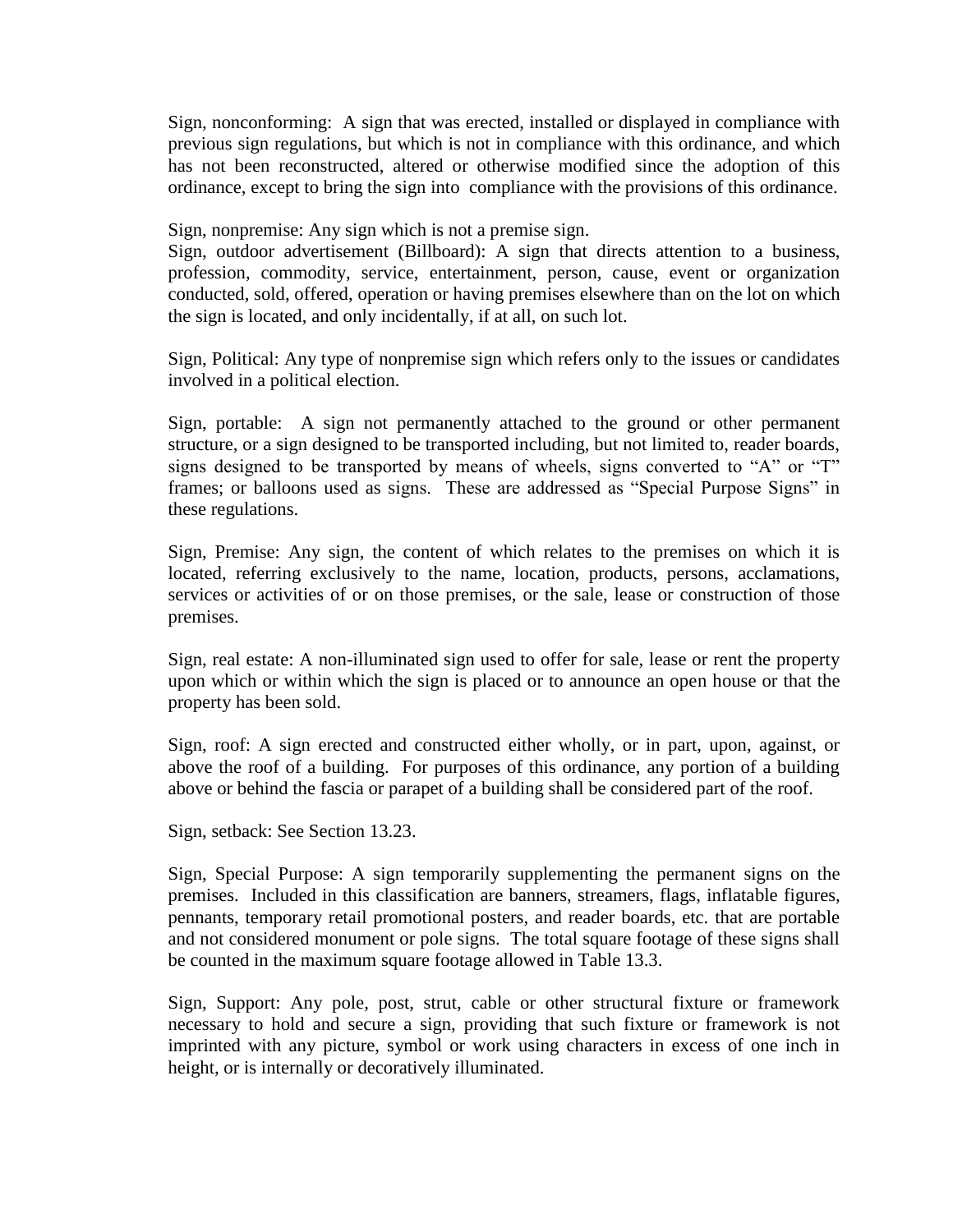Signs, temporary: A sign, including paper, cardboard and fabric signs, which is used for a limited period of time and is not permanently mounted. These signs may include but are not limited to election signs, and are addressed as "Special Purpose and Temporary Signs" in this ordinance.

Sign, trailer: A portable sign mounted on a trailer designed for support and movement of the sign.

Sign, vehicle: A sign on or within a parked motor vehicle, boat, recreational vehicle, manufactured home or similar vehicle designed to be conspicuously visible for advertising or information purposes from outside the vehicle, other than trailer signs as defined herein; informational, identification or advertising lettering permanently painted on or attached to trucks or other commercial vehicles; transit advertising on buses or taxi cabs; election campaign signs; signs identifying trailer housed offices or displays on construction sites; and bumper stickers.

Sign, wall: A sign erected upon or parallel to an outside building wall which does not exceed more than twelve (12) inches from the face of the wall or higher than the highest point of the roof.

Sign, window: A sign that is placed inside a window, or applied or attached to window panes or glass, and which is visible from the exterior of the window and may or may not be permanently painted or otherwise permanently affixed to the window.

Storefront, primary: An entrance to a building designed and intended for use by the public as the principle means of ingress and egress as determined by the Director of Planning and Building Codes. A solid wall (brick, concrete, etc.) without windows and/or public entrances shall not be considered a storefront.

Storefront, secondary: An entrance to a building providing additional ingress and egress to the general public not constituting a primary storefront and not located on the same building elevation as the primary storefront.

Street frontage: The distance along which a lot line adjoins a public street right-of way from one lot line intersecting the street to the furthest distant lot line intersecting the same street.

Tenant: Anyone who has the occupation or temporary possession of lands or tenements of another.

13.03 Imitation of Traffic and Emergency Sign Prohibited. No person shall cause to be erected or maintained any sign using any combination of forms, words, colors or lights, which imitates standard public traffic regulatory, emergency signs or signals.

13.04 Sign Supports within Right-of-Way Prohibited. No sign support shall be located within the public right-of-way and no sign shall project over any public right-of-way or across the public right-of-way line unless otherwise specified herein.

13.05 Relationship to building and electrical codes*.* These sign regulations are intended to complement the requirements of the building and electrical codes adopted by the city. Wherever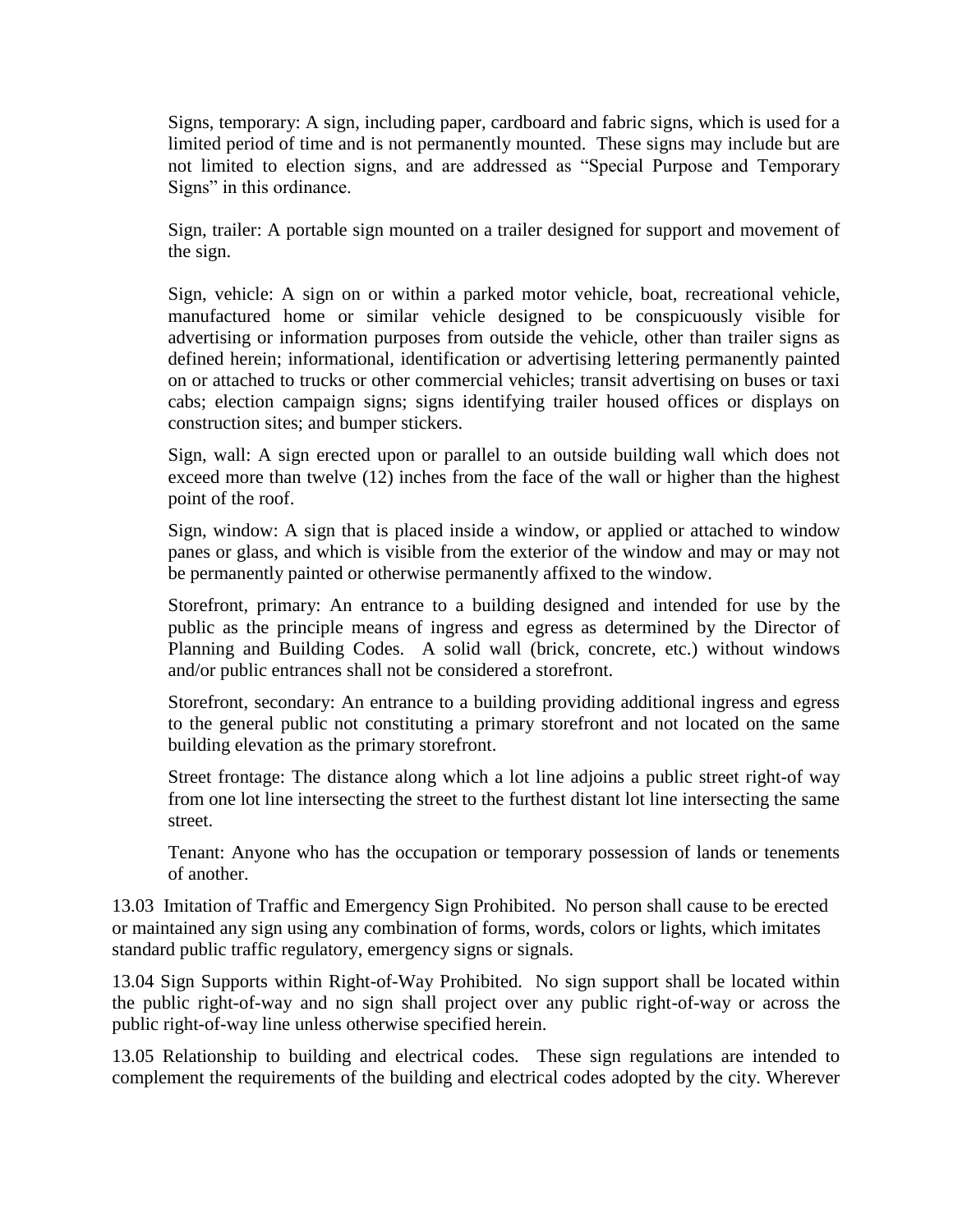there is inconsistency between these regulations and the building code or electrical code adopted by the city, the more stringent requirement shall apply.

13.06 Sign Maintenance. All signs, including their supports, braces, guys and anchors, electrical parts and lighting fixtures, and all painted and display areas, shall be maintained in accordance with this code and the building and electrical codes adopted by the city, and shall present a neat and clean appearance. The vegetation around, in front of, behind and underneath the base of ground signs for a distance of ten feet shall be neatly trimmed and free of unsightly weeds, and no rubbish or debris that would constitute a fire or health hazard shall be permitted under or near the sign.

13.07 Other Codes Not in Conflict Applicable. All signs erected or maintained pursuant to the provisions of this article shall do so in compliance with all applicable State laws, with the Kentucky Building Code and the National Electric Code, and other applicable Municipal Codes not in conflict with the provisions of this article.

13.08 Government Signs. Nothing in this chapter shall be construed to prevent the display of a national or state flag or to limit government flags, government insignia, legal notices or informational, directional or traffic signs which are legally required or necessary to the essential functions of government agencies.

13.09 Variances and Appeals Except for signs proposed within a Planned Unit Development, variances and appeals to these sign regulations shall be as provided in Articles 17 and 18 of the zoning ordinance. The Board of Zoning Adjustments shall have the power to grant variances from the height, area or setback provisions of this article, in accordance with the variance provisions outlined in K.R.S. 100.243, Findings Necessary for Granting a Variance. However, the Board of Zoning Adjustments shall not grant a sign variance that permits the continuance of any nonconformity.

13.10 Violation, Penalty, and Enforcement. If upon inspection the Planning Director or Building Inspector, or designee finds that any sign is abandoned, unsafe or in any way not in compliance with City ordinances, he or she shall issue a written order to the property owner stating the nature of the violation and requiring the repair, replacement or removal of the sign within thirty (30) days of the date of the order. A violation of the provisions of this article shall be penalized in accordance with Section 21.09 of the Zoning Regulations.

13.11 Permits. A permit, issued by the Department of Planning and Building Codes, is required to erect all signs not explicitly exempted by the provisions of this article. Any sign for which a permit is issued shall have a footer inspection, if applicable, and final inspection prior to issuance of a certificate of completion. . If the on-site construction and/or installation of the sign has not commenced with six-months after issuance of the sign permit, the permit shall become null and void. *(Amended 2007)*

13.12 Permit Applications. All applications for permits shall include a statement indicating the purpose of the sign (which may include but are not limited to such purposes as retail sales, election, changes of address, or relocation), a drawing indicating the dimensions of the sign, and all existing signs maintained on the premises, a drawing of the lot or building façade indicating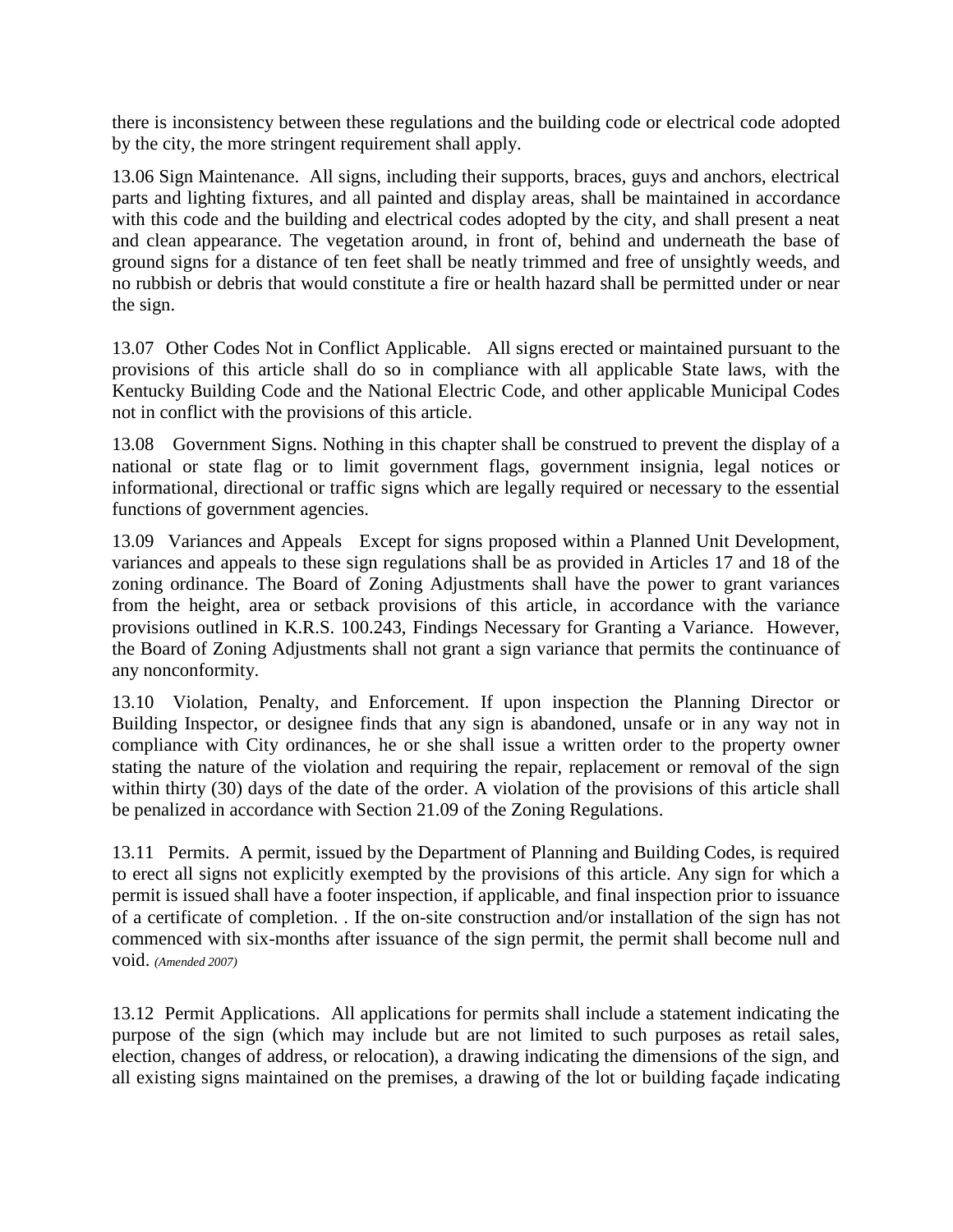the proposed location of the sign, and specifications for its construction, lighting, motion and wiring, if any.

13.13 Location and Placement. In addition to other requirements contained herein regarding the location and placement of signs and graphic displays, the Public Works Department and Planning and Building Codes Department shall have the authority to modify these provisions to ensure that the public health, safety and welfare are preserved.

13.14 In Special districts. All nonexempt signs proposed within the Special Capitol and Special Historic districts shall require review and approval by the Architectural Review Board and the issuance of a Certificate of Appropriateness prior to the issuance of a sign permit.

|                                   | <b>EXEMPT</b> | <b>PERMITTED</b>          | <b>PROHIBITED</b> |
|-----------------------------------|---------------|---------------------------|-------------------|
| Awning signs                      |               | X                         |                   |
| Apartment building Identification |               | X                         |                   |
| signs                             |               |                           |                   |
| Balloons and air-activated signs: |               |                           |                   |
| Temporary                         |               | X                         |                   |
| Permanent                         |               |                           | X                 |
| Banner signs:                     |               |                           |                   |
| Temporary                         |               | X                         |                   |
| Permanent                         |               |                           | $\mathbf X$       |
| Billboard                         |               |                           | X                 |
| Canopy signs                      |               | X                         |                   |
| Changing signs                    |               | $\boldsymbol{\mathrm{X}}$ |                   |
| Construction signs                |               | X                         |                   |
| Copy change on sign               |               | $\boldsymbol{\mathrm{X}}$ |                   |
| Directional signs:                |               |                           |                   |
| Non-illuminated                   | X             |                           |                   |
| Illuminated                       | $\mathbf X$   |                           |                   |
| Election campaign signs           | $\mathbf X$   |                           |                   |
| Flags & institutional insignias   | X             |                           |                   |
| Flashing signs                    |               |                           | X                 |
| Free-standing signs               |               | $\mathbf X$               |                   |
| Government or utility signs       | X             |                           |                   |

# **Table 13.1: REGULATORY STATUS OF SIGN TYPES**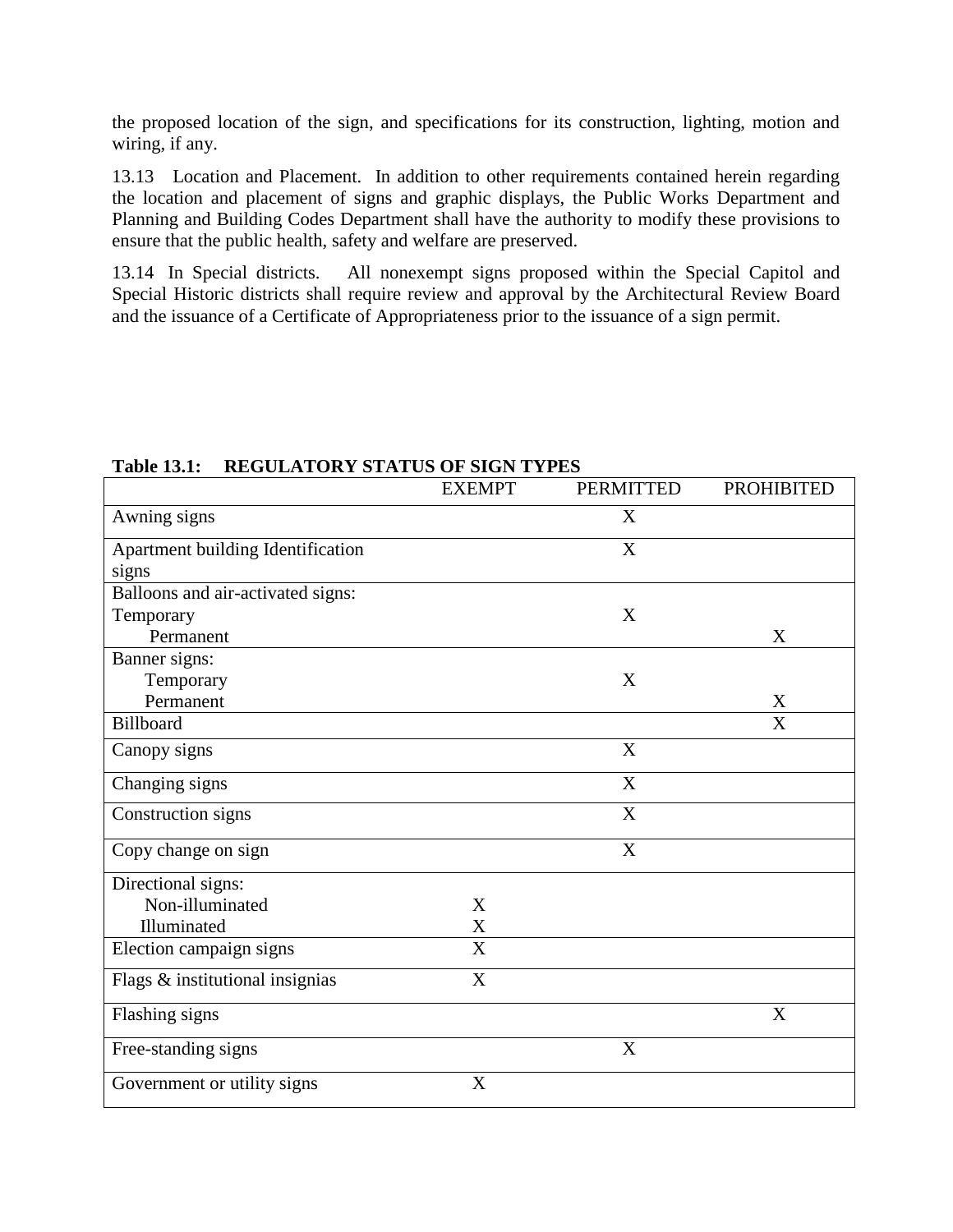| Government mandated signs        | X                     |                           |                   |
|----------------------------------|-----------------------|---------------------------|-------------------|
| Help wanted signs                | $\overline{\text{X}}$ |                           |                   |
| Home occupation signs            |                       | X                         |                   |
| Industrial park entrance signs   |                       | X                         |                   |
| Institutional/government         |                       |                           |                   |
| announcement board               | X                     |                           |                   |
| Institutional use signs          |                       |                           |                   |
| Temporary                        | X                     |                           |                   |
| Permanent                        |                       | X                         |                   |
| Maintenance, cleaning, repair or |                       |                           |                   |
| painting of sign:                |                       |                           |                   |
| On-site $(b)$                    | X                     |                           |                   |
| Off-site                         |                       | X                         |                   |
|                                  | <b>EXEMPT</b>         | <b>PERMITTED</b>          | <b>PROHIBITED</b> |
| Moving signs, Rotating           |                       |                           |                   |
|                                  |                       |                           | X                 |
| Mural signs:                     |                       |                           |                   |
| On walls                         |                       | X                         |                   |
| Elsewhere                        |                       |                           | X                 |
| No trespassing signs             | X                     |                           |                   |
| Portable signs                   |                       | X                         |                   |
| Projecting signs                 |                       |                           |                   |
| In CB or SH districts            |                       | X                         |                   |
| Elsewhere                        |                       |                           | X                 |
| Real estate signs                |                       |                           |                   |
| 8 sq. ft. or less                | X                     |                           |                   |
| Over 8 sq. ft.                   |                       | X                         |                   |
| Residential development          |                       |                           |                   |
| entrance signs                   |                       | X                         |                   |
| Roof signs                       |                       |                           | X                 |
| Sandwich type signs, permanent   |                       |                           | X                 |
| Scoreboards, athletic            | X                     |                           |                   |
| Search and beacon lights,        |                       | X                         |                   |
| temporary                        |                       |                           |                   |
| Seasonal displays                | X                     |                           |                   |
| Service station signs            |                       | $\mathbf X$               |                   |
| Shopping center signs            |                       | $\boldsymbol{\mathrm{X}}$ |                   |
| Sidewalk or curb signs           |                       |                           | X                 |
| Signs in SC, SH & CB districts   |                       | $\mathbf X$               |                   |
| Streamers, festoons, pennants,   |                       |                           |                   |
| permanent                        |                       |                           | X                 |
| Street clocks                    |                       | $\mathbf X$               |                   |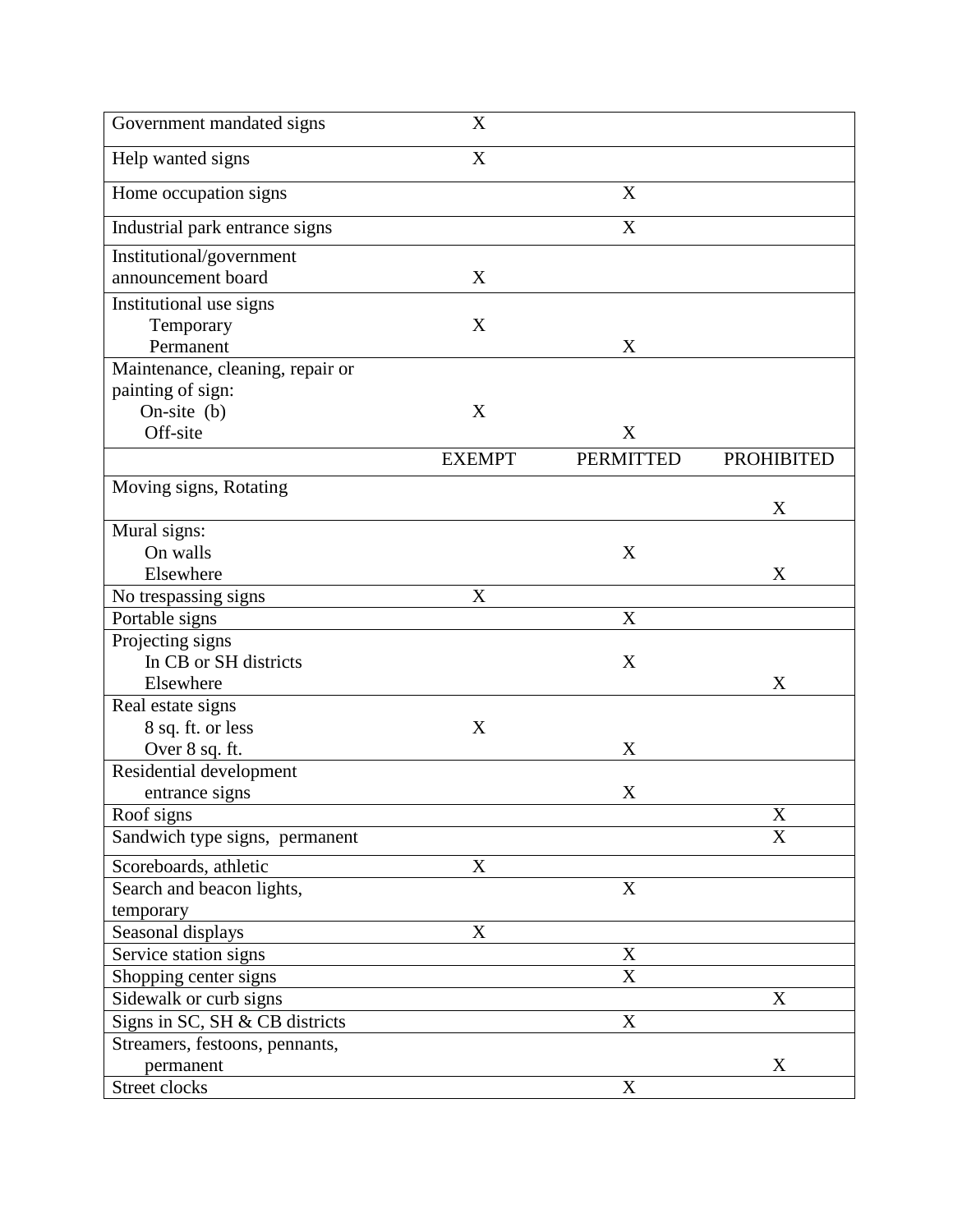| Street numbers               | X           |   |   |
|------------------------------|-------------|---|---|
| Strings of lights, permanent |             |   | X |
| Temporary signs, all other   |             | X |   |
| Under canopy signs           |             | X |   |
| Vehicle signs                |             |   |   |
| Vending machine signs        |             |   |   |
| Window signs:                |             |   |   |
| Temporary                    | Χ           |   |   |
| Permanent                    |             |   |   |
| Yard sale signs              | $\mathbf x$ |   |   |

# *(see notes for table on next page)*

# Notes for Table 13.1

Table 13.1 is for general reference purposes only and is not intended to be all inclusive.

- (a) Change in copy of a changeable copy sign or face replacement on a sign not involving structural change, a change in any dimension thereof, removal of all or any part of the sign support structure, or any change of use.
- (b) No sign permit shall be required for maintenance operations, such as removal and reinstallation of sign faces, that do not involve removal of all or any part of the sign support structure
- (c) A sign permit shall be required for:
	- 1. Any maintenance or repair involving removal and reinstallation of all or any part of the sign support structure; or
	- 2. Any structural repair or alteration to the support structure.
- 13.15. Prohibited signs.

*Generally.* It shall be unlawful to erect, cause to be erected, maintain or cause to be maintained, any sign not expressly authorized by, or exempted from, this code.

*Specifically.* The following signs are expressly prohibited unless exempted by section 13.16, or expressly authorized elsewhere in this Article. Requests of waivers shall not be allowed for any prohibited sign.

- A. Signs that are in violation of the building code or electrical code adopted by the city.
- B. Any sign in the professional opinion of the building inspector that is declared to be physically unsafe or unlawful by reason of physical condition and constitutes a safety hazard.
- C. Signs that obstruct the vision of pedestrians, cyclists or motorists traveling on or entering public streets.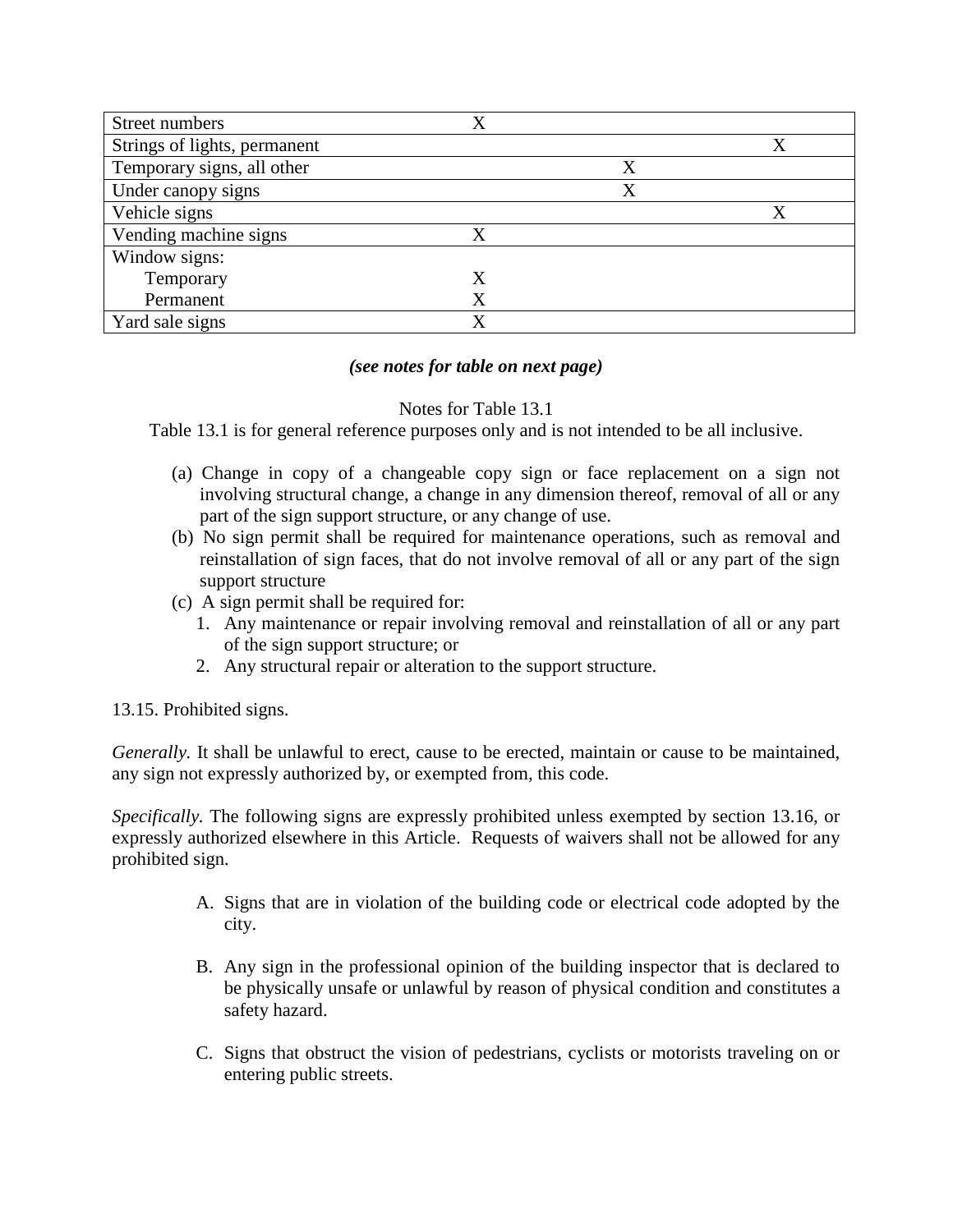- D. Signs tacked, nailed, posted, pasted, glued, or otherwise attached to trees, utility poles or fences.
- E. Signs that emit audible sound, odor, or visible matter such as smoke or steam.
- F. Signs with lights or illumination that flash, move, rotate, blink, flicker, or vary in intensity or color except for time-temperature-date signs and electronically controlled message centers.
- G. Strings of lightbulbs not mounted to a rigid background used on commercially developed parcels for commercial purposes, other than traditional holiday decorations and strings of lights used to enhance landscaping.
- H. Signs with visible moving, revolving, or rotating parts or visible mechanical movement of any description or other apparent visible movement achieved by electronic or mechanical means, except for traditional "barber poles" and "Trivision" permanent outdoor advertising signs.
- I. Advertising content of abandoned signs.
- J. Signs or sign structures that interfere in any way with free use of any fire escape, emergency exit, or that obstruct any window to such an extent that the light or ventilation is reduced to a point below that required by any provision of this code or other ordinances of the city.
- K. Signs that resemble any official sign or marker erected by any governmental agency, or that by reason of position, shape, or color, would conflict with the proper functioning of any traffic sign or signal, or be of a size, location, movement, content, color, or illumination that may be reasonably confused with or construed as, or conceal, a traffic control device.
- L. Signs that are of such intensity or brilliance as to cause glare or impair the vision of any motorist, cyclist, or pedestrian using or entering a public way, or that are a hazard or a nuisance to occupants of any property because of glare or other characteristics.
- M. Signs that are painted, pasted, or printed on any curbstone, flagstone, pavement, retaining wall, or any portion of any sidewalk or street, except house numbers and traffic control signs.
- N. Signs placed upon benches, bus shelters or public waste receptacles, unless written authorization is granted by the City Manager, for a prescribed period of time.
- O. Signs erected on public property, including within the City, County, or State right-of-way within the City of Frankfort, unless written authorization is granted by the City Manager, for a prescribed period of time.
- P. Signs erected over or across any public street, except governmental signs erected by or on the order of a public officer.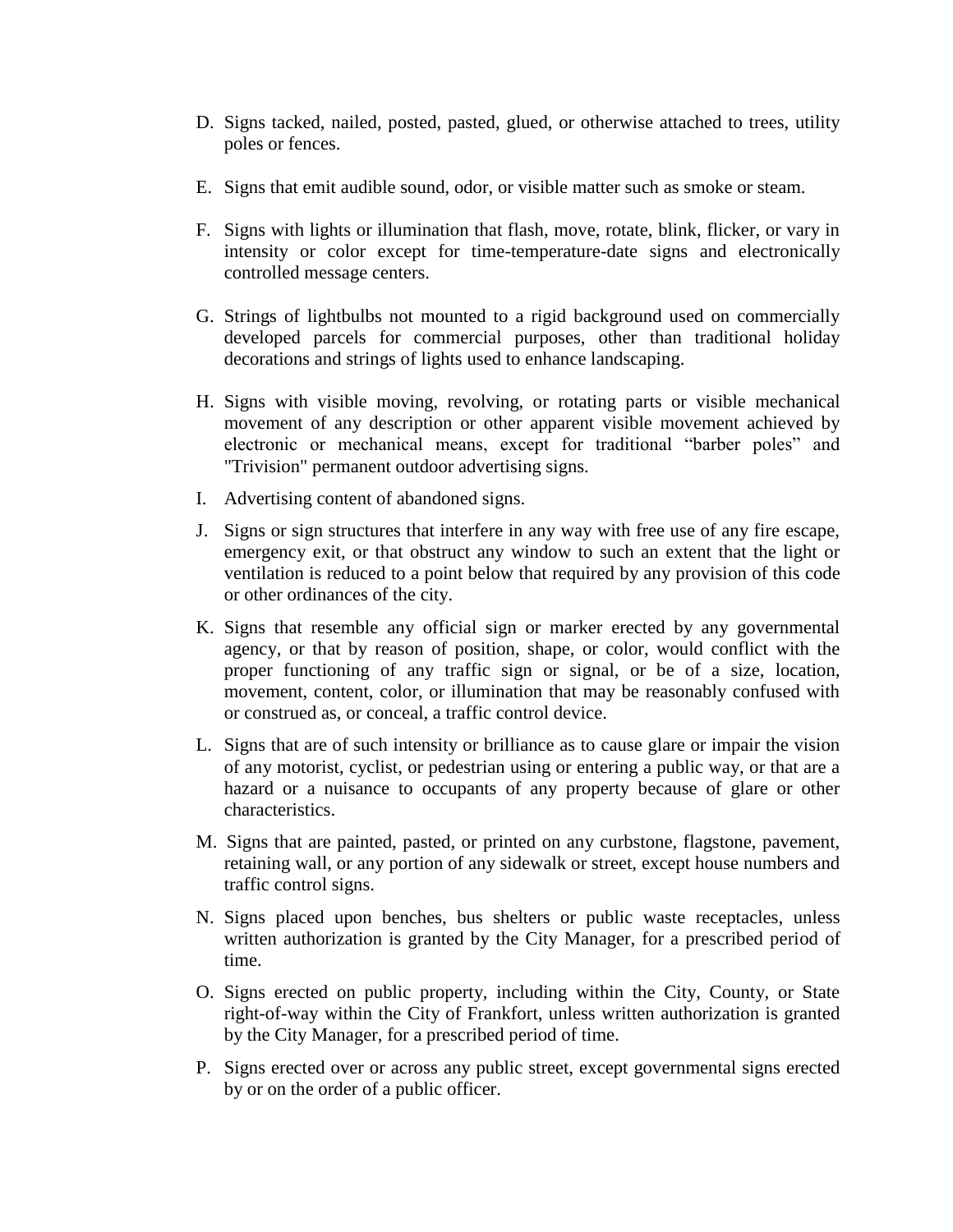Q. Sign(s) determined as off-site advertising signs or billboards. No person shall construct or erect an off-site sign, billboard or permanent outdoor advertising sign within the City of Frankfort.

13.16. Exempt signs. In addition to the signs listed specifically in Table 13.1, the following signs are exempt from the requirements in this code, except for maintenance and relationship to building and electrical codes; and no permit shall be required to be obtained for the erection of such exempted signs, provided they are not placed or constructed so as to create a hazard of any kind, nor located within any right-of-way, unless expressly allowed, and provided that they satisfy the restrictions imposed by this section and other relevant parts of this code. Note: Any exempt sign not complying with the requirements of this section is illegal and subject to immediate removal.

- A. Signs necessary to promote health, safety and welfare and other regulatory, statutory, traffic control or directional signs erected on public property with permission as appropriate from the State or Local Government.
- B. Legal notices and official instruments.
- C. Decorative flags, banners, or other type of signs for a celebration, convention or commemoration of significance to the entire community when authorized by the city manager or his designee for a prescribed period of time
- D. Holiday lights and decorations, provided it does not constitute a sign prohibited by section 13.15 of this code.
- E. Merchandise displays behind storefront windows so long as no part of the display contains flashing lights.
- F. Religious displays.
- G. Memorial signs or tablets, names of buildings and dates of erection when cut into any masonry surface or when constructed of bronze or other incombustible materials and attached to the surface of a building. Additional standards apply in the Special Capitol and Special Historic Districts.
- H. Signs incorporated into machinery or equipment by a manufacturer or distributor, which identify or advertise only the product or service dispensed by the machine or equipment, such as signs customarily affixed to vending machines, newspaper racks, telephone booths, and gasoline pumps.
- I. Public warning signs to indicate the dangers of trespassing, swimming, animals, or similar hazards.
- J. Works of art that do not constitute advertising.
- K. Signs carried by a person.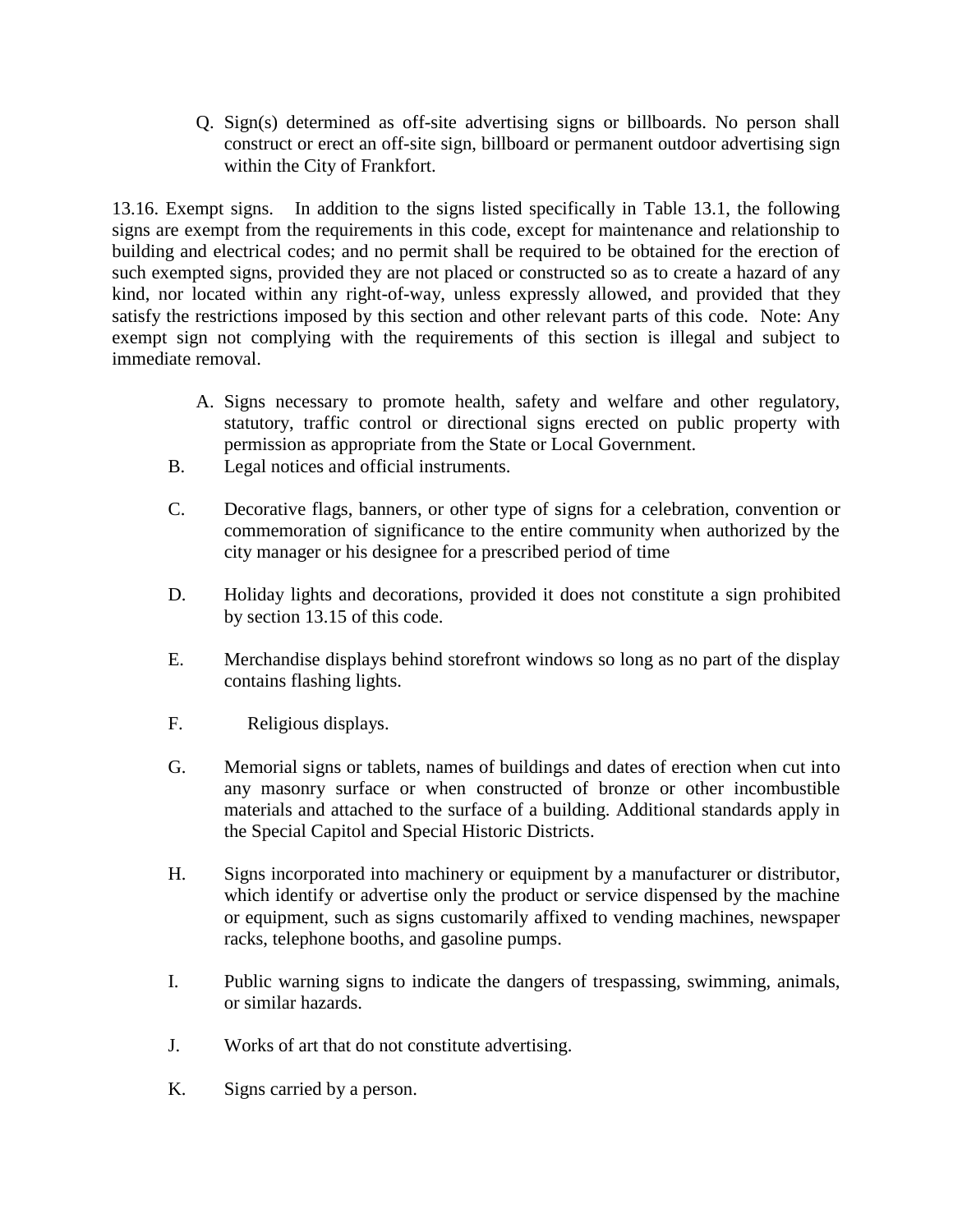- L. Signs, including banners, to announce or advertise such temporary events as fairs, carnivals, circuses, revivals, sporting events, farmer markets, a campaign event, or any public, charitable, educational or religious event or function. Such sign shall be removed within five (5) days after the special campaign, drive or event.
- M. Flags of the United States, State of Kentucky or other governmental flags shall not be considered a sign nor require a permit, unless such flag is installed with a pole over 35-feet tall. Flags of a business or institution emblems or insignias must obtain a sign permit with review and approval by the Planning Commission Chairperson, who shall have the right to independently approve or require a vote of the majority of the Planning Commission. Poles over 35' tall shall obtain a building permit.

|                                | Number    | Maximum        | Maximum | Minimum | Other        |
|--------------------------------|-----------|----------------|---------|---------|--------------|
|                                | Permitted | Area           | Height  | Setback | Requirements |
|                                | per Lot   | (sq. ft.)      | (feet)  | (feet)  |              |
| <b>Permanent Signs</b>         |           |                |         |         |              |
| Directional signs              |           | $\overline{4}$ | 3       |         | (a), (b)     |
| <b>Flags and Institutional</b> |           |                |         |         |              |
| insignias                      |           |                |         |         | (c)          |
| Institutional/Government       |           |                |         |         |              |
| announcement boards            |           | 16             |         |         |              |
| No Trespassing signs           |           | $\overline{2}$ |         |         | (e)          |
| Flags, business or             | 1         | 32             | 35      | 10      |              |
| institutional                  |           |                |         |         |              |
| <b>Temporary Signs</b>         |           |                |         |         |              |
| Construction signs             | 1         | 32             | 8       | 5       | (1)          |
| <b>Election Campaign signs</b> |           | 32             | 6       |         | (f)          |
| Institutional sign, temporary  |           |                |         |         | (i)(j)       |
| Help Wanted signs              |           | 8              |         |         |              |
| Real Estate signs              |           | 8              |         | 5       |              |
| Window signs                   |           | 50%            |         |         | (k)          |
| Yard Sale signs                |           | 4              |         |         | (g)          |
| Banner signs                   | $-1$      | 32             |         | 5       | (h)(i)       |

# **Table 13.2: STANDARDS FOR EXEMPT SIGNS**

#### **Notes for Table 13.2**

No restriction except as specified in definitions, footnotes or elsewhere in this zoning ordinance.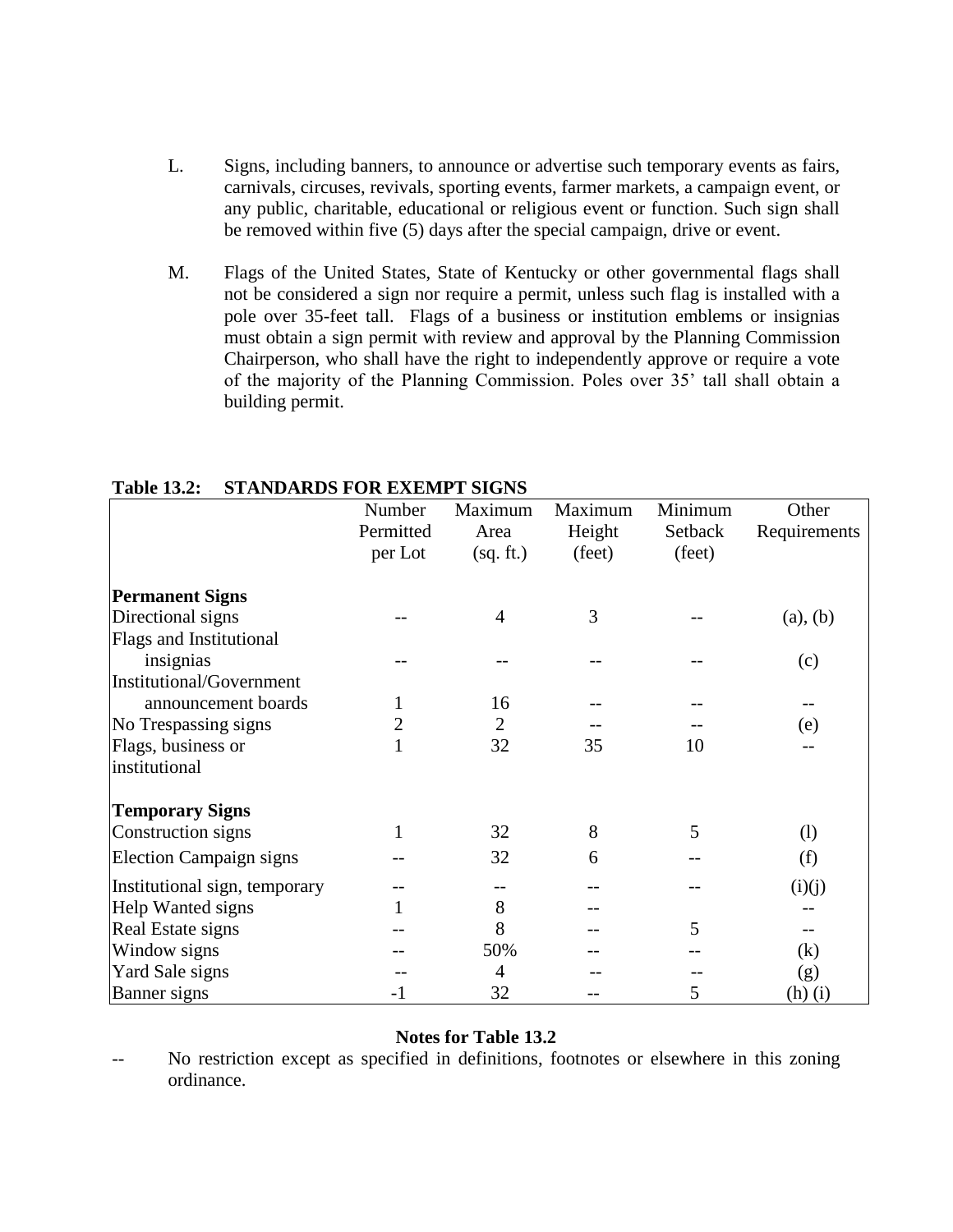- (a) Information on location of entrances and exits, parking, traffic movement and the like. No advertising content other than name and logo of establishment. Shall not be counted as part of allowable sign area.
- (b) Commercial, office and industrial use only.
- (c) The flag, pennant or insignia of any governmental or educational institution.
- (d) Per home occupation or business establishment.
- (e) Includes no hunting, dumping or similar uses.
- (f) Must be removed within five (5) days after date of election.
- (g) Displayed on the premises of the yard sale. Shall not be displayed more than two (2) days prior to the event and shall be removed no later than two days after the event.
- (h) Temporary banners or other temporary signs are permitted only for commercial, office and industrial uses and shall have only one temporary sign on the same property. No temporary sign shall be erected on a premises for a cumulative total of more than sixty (60) days per calendar year. Any applicant that proposes to maintain the same banner sign for a period greater than sixty (60) days per calendar year shall obtain approval from the Planning Commission. However, within the national historic districts, banners may remain longer than 60 days, provided the banner is properly maintained, remains in good condition, and shall not conceal decorative features. *(Amended July 2015 ordinance no. 11, 2015 series)*
- (i) Not permitted for residential uses.
- (j) Announcing a special event of a religious, educational or philanthropic institution and displayed only on property controlled by the institution and for a maximum of fifteen days before the event.
- (k) Percentage of signage allowed is based on each window area containing signage.
- (l) Per street frontage.
- 13.17 Permitted permanent accessory signs.

13.17.1 Sign types allowed*.* The following types of permanent accessory signs are allowed, provided that they meet all of the requirements of this code

- A. Historic Zoned property: Any ground sign in the Special Historic and Special Capitol zoning districts shall be reviewed and approved by the Architectural Review Board. All ground signs in these districts shall be monument, constructed with brick or decorative stone, not exceed 6' in height, compatible and consistent with other ground signs in the district, and if lighting is provided, shall be external. See specific guidelines within each zoning district category in Articles 4 & 17.
- B. Ground/fascia signs: Ground and fascia signs are permitted permanent accessory signs provided they comply with the requirements contained herein. Applications for signs that satisfy these guidelines shall be administrative approved through issuance of a sign permit. Applications for signs that deviate from the requirements contained herein, not located within a Planned Unit Development, shall require the review and approval by the Frankfort/Franklin County Board of Zoning Adjustments.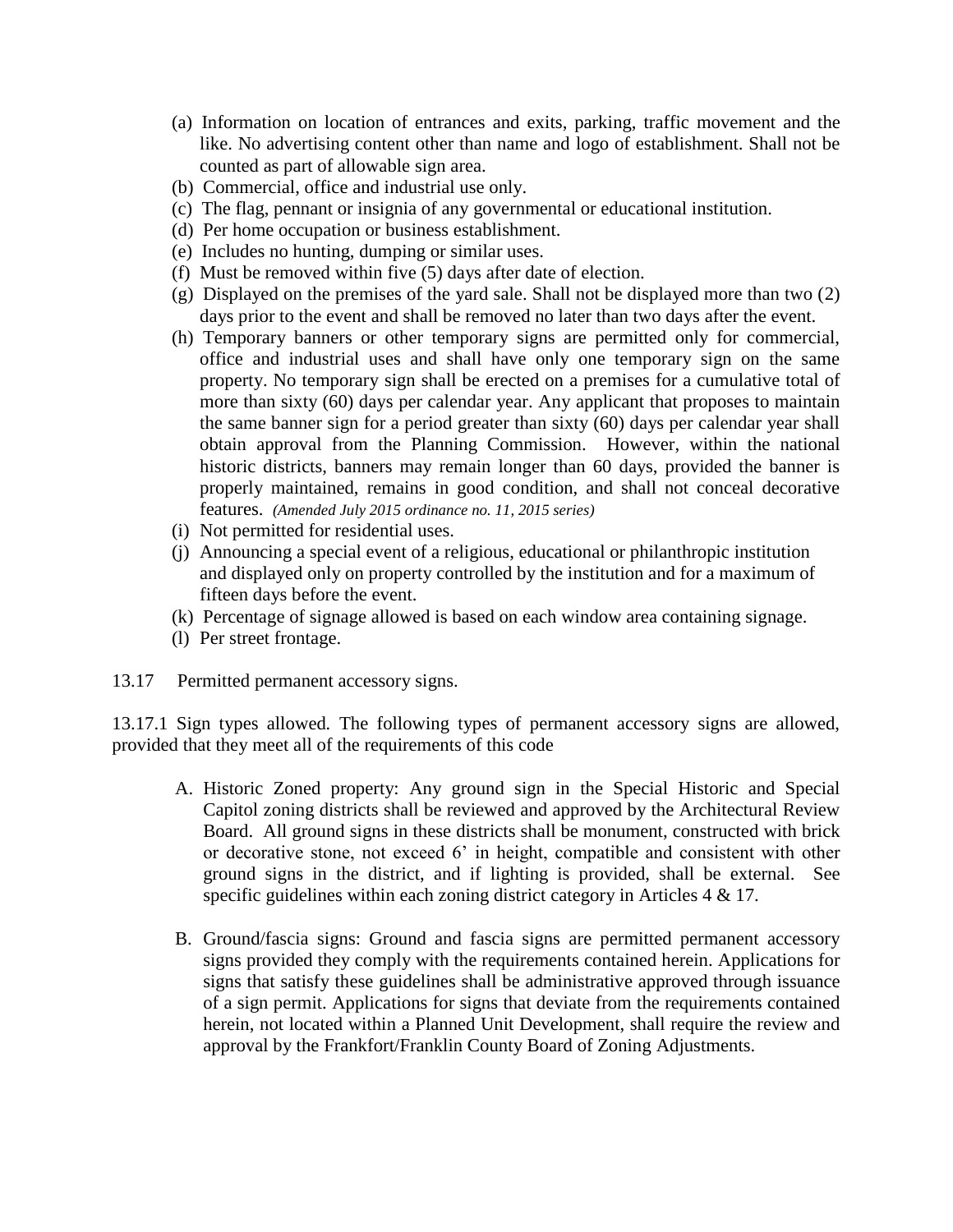C. Signs in Planned Unit Developments (PUD): Signs proposed or changes to existing signs shall follow the requirements contained in Article 13.21 contained herein.

|                                                               | Number<br>Permitted<br>per lot | Maximum<br>Area<br>(sq. ft.) | Maximum<br>Height<br>(feet) | Minimum<br>Setback<br>(feet) | Other<br>Requirements |
|---------------------------------------------------------------|--------------------------------|------------------------------|-----------------------------|------------------------------|-----------------------|
| <b>General</b>                                                |                                |                              |                             |                              |                       |
| Construction signs                                            | 1(7)                           | 32                           |                             |                              |                       |
| Interstate business signs                                     |                                | 150                          | 55                          | ☆                            | (5)                   |
| Home occupation signs                                         |                                | $\overline{2}$               |                             |                              | (16)                  |
| Real Estate signs                                             |                                | 32                           | 12                          | 5                            | (4)                   |
| Signs in CB district                                          |                                |                              |                             |                              | (15)                  |
| Signs in SC & SH districts                                    |                                |                              | 6                           |                              | (14)                  |
| (amended $7-24-06$ Ord # 16, 2006)                            |                                |                              |                             |                              |                       |
| <b>Residential Uses</b>                                       |                                |                              |                             |                              |                       |
| Apartment building ID sign                                    | (13)                           | 8                            |                             |                              |                       |
| Development entrance sign                                     | 1(19)                          | 32                           | 6                           | 10                           | (12)                  |
| <b>Institutional Uses</b>                                     | 1                              | 32                           | 6                           | 5                            | (7)                   |
| Commercial, Office &                                          |                                |                              |                             |                              |                       |
| Industrial Uses: $\blacklozenge$                              |                                |                              |                             |                              |                       |
| Fascia and awning signs (2)<br>Single occupant building: (22) |                                |                              |                             |                              |                       |
| A primary storefront                                          | 3                              | 200(20)(3)                   | 25                          |                              | (6)(11)               |
| A secondary storefront                                        | 3                              | $- (3)$                      | 12                          |                              | (6)(11)               |

**Table 13.3: STANDARDS FOR PERMITTED PERMANENT SIGNS**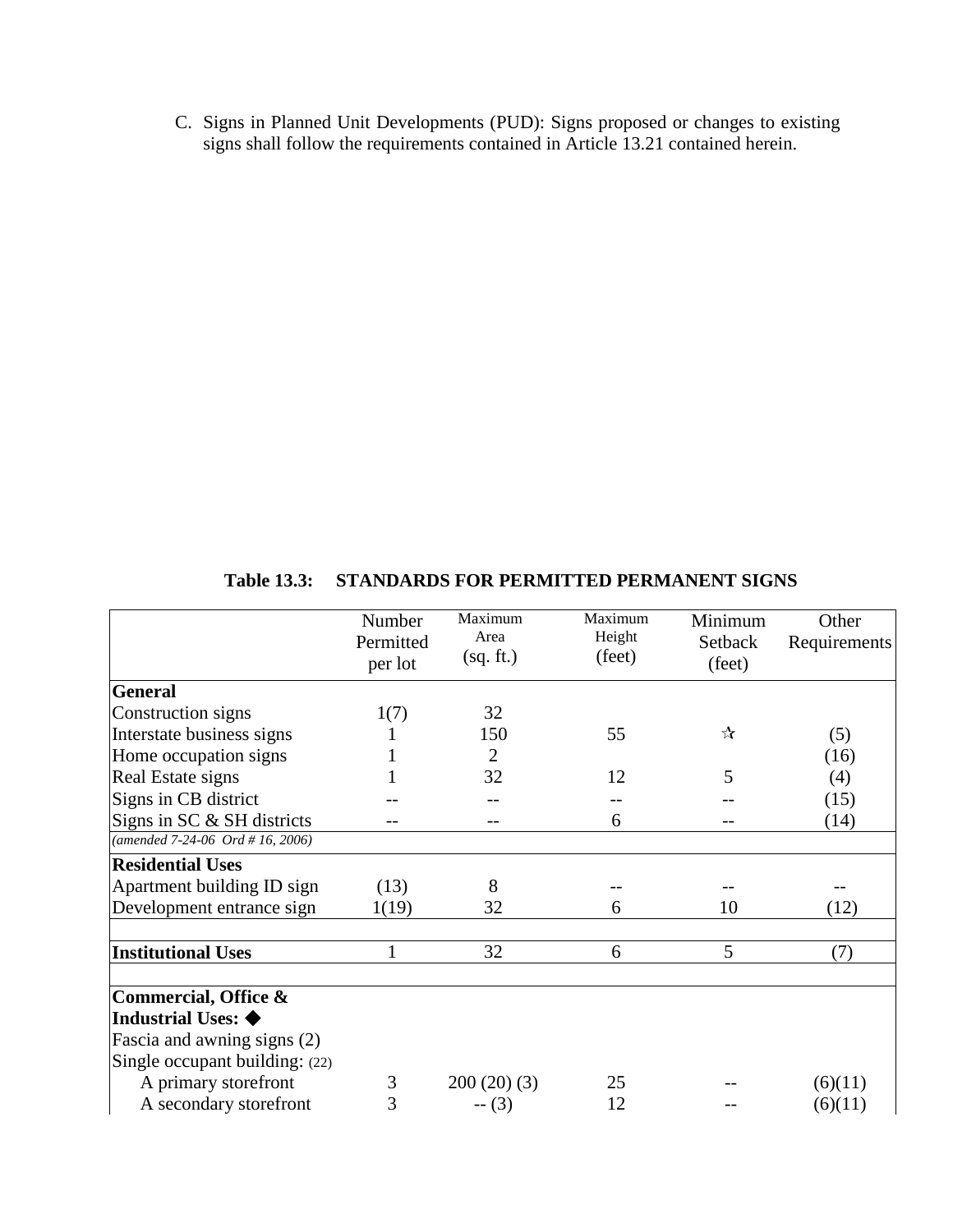| Multiple occupant building: (22) |      |             |    |     |             |
|----------------------------------|------|-------------|----|-----|-------------|
| <b>Building Identification</b>   |      | $10\%$ of   | 25 |     | (6)         |
| $sign - Storefront$              |      | façade area |    |     |             |
|                                  |      | or 200      |    |     |             |
| Individual tenant sign,          | 3    | 200(20)(3)  | 25 |     | (6)(11)     |
| storefront                       |      |             |    |     |             |
|                                  |      |             |    |     |             |
| Commercial, Office &             |      |             |    |     |             |
| Industrial Uses:◆                |      |             |    |     |             |
| <b>Freestanding signs</b>        |      |             |    |     | (17)        |
| Message Board                    | 1(8) | (8)         |    |     |             |
| Service Station rate sign        |      | 20          | 25 | (1) | (9)         |
| All other signs                  |      | 100         | 25 | (1) | $(7)$ *     |
| <b>Shopping Center sign</b>      |      | 150         | 25 | (1) | (7)(10)(21) |
| Monument signs                   |      | 40          | 9  |     | $(7)(18)*$  |

*(see notes for table on next page)*

# **Notes for Table 13.3**

- No restriction except as specified in definitions, footnotes or elsewhere in this zoning ordinance.
- \* Individual lots shall not contain both a freestanding sign and monument sign.
- $\approx$  As required in Article 13.28 contained herein.
- See 13.21 for site affected.
- (1) ½ distance of required building setback of zoning district. Shall not be less than five feet in any district. Monument signs shall have a minimum setback of 5' from property lines.
- (2) Canopy signage is deducted from the total area of fascia signage for the property. There is no maximum number of canopy signs for the property.
- (3) The fascia sign area is calculated using the linear distance of the primary storefront at a 1:1 ratio up to a maximum of 200 square feet of signage per building, or in the case of a multiple occupant building, the fascia sign area is calculated using the linear distance of the primary storefront at a 1:1 ratio up to a maximum of 200 square feet of signage per tenant. The calculated fascia sign area may be applied upon the primary storefront, secondary storefront and one elevation containing the exact style, finish, material type and design as the primary storefront.
- (4) Shall not be illuminated.
- (5) Allowed only in areas designated in map 13-1. Shall have a minimum spacing of one hundred (100) feet from any residential zoning boundary and a spacing of six hundred (600) feet from any other outdoor advertising sign. No internal illumination permitted. The property owner may waive the right to install an interstate business sign and apply the square footage to any other permitted sign on the property.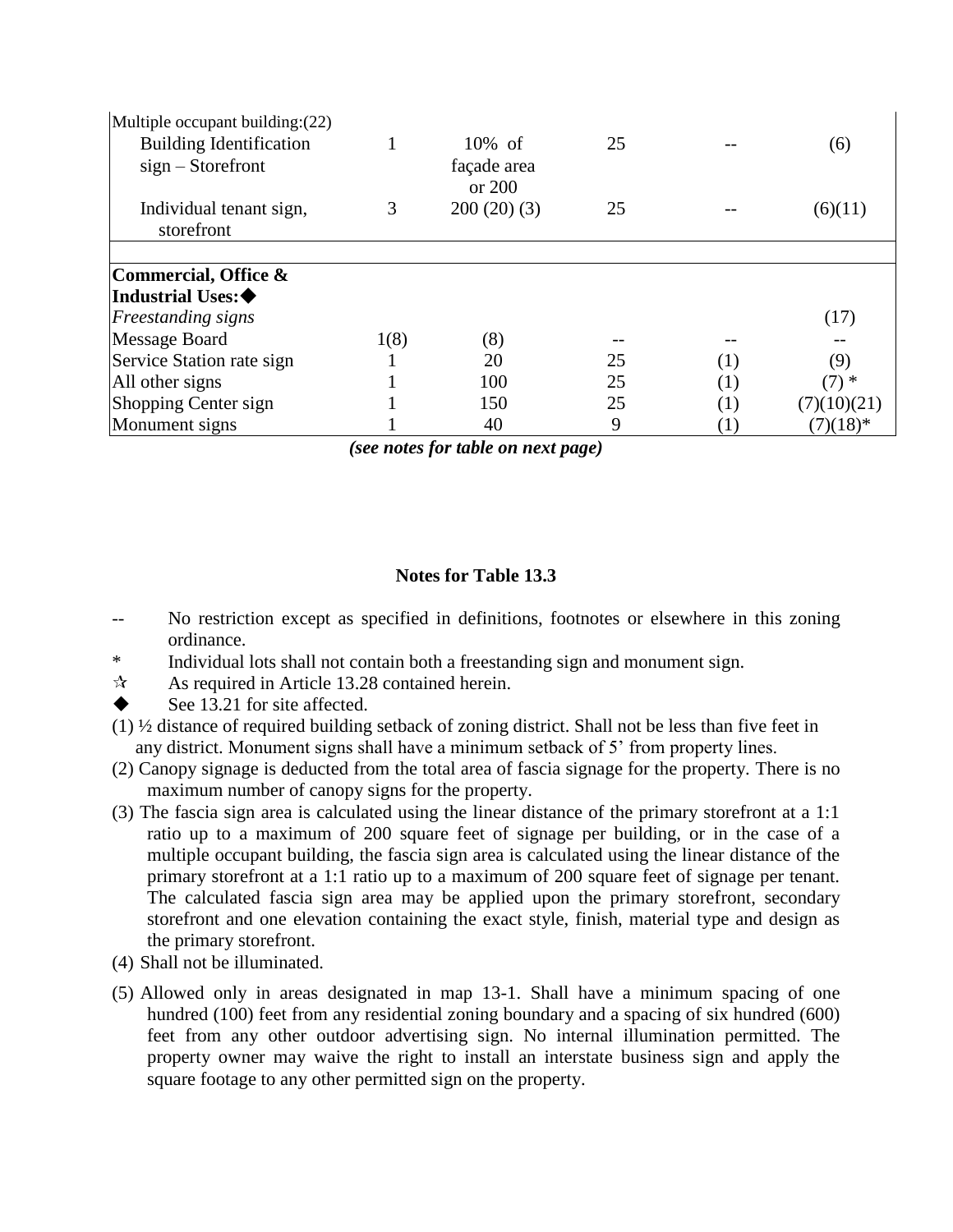- (6) Shall not extend beyond the perimeter of wall, fascia or face of canopy or awning to which sign is attached. Shall not project above roofline, parapet, top or side of canopy or awning. Height may be increased if the building is more than two (2) stories above grade or more than three hundred (300) feet from a public right-of-way.
- (7) Per street frontage per lot.
- (8) Shall be permitted only as part of a freestanding or wall sign and subject to the height and area requirements contained herein.
- (9) Permitted at automobile service stations in addition to other signs permitted herein.
- (10) Shall be the only freestanding sign in the shopping center and may include a message board or directory sign.
- (11) Up to three (3) additional fascia sign(s) may be located upon one separate building elevation containing the exact style, finish, material type and design as the primary storefront. The square footage of such signs shall not exceed that allotted to the primary storefront
- (12) Per entrance or exit to or from street, alley or parking area. Sign shall have a minimum clearance of one (1) foot from bottom of sign to grade. Minimum rear setback of fifty-feet required.
- (13)1 per building within complex.
- (14)Permitted only after review and approval by the Architectural Review Board and issuance of a Certificate of Appropriateness. Shall be constructed with materials compatible with the overall character of the district. Any illumination shall be external. Setback shall be determined by the Architectural Review Board. See additional design requirements in Article 4 of this zoning ordinance.
- (15)Subject to requirements established in Article 4.248
- (16)Per Home Occupation or business establishment.
- (17) Shall have a minimum clearance of nine (9) feet. Multiple occupant signs may include, but are not required to include, the development name of the project. The use of a development name as part of the signage shall count as part of the allowed sign area.
- (18) Shall have a maximum clearance of one (1) foot.
- (19) One sign is allowed per property unless the sign is less than 8 square feet, then two signs of 8 square feet or less may be allowed.
- (20)No occupant shall be deprived of less than twenty-five (25) square feet of wall signage.
- (21)May contain individual tenant panels identifying businesses within the shopping center.
- (22)Any business requesting more than three signs per storefront shall be required to submit a Sign Package application to the Planning Commission for consideration.
- 13.18 Additional Provisions
- 13.18.1 Each frontage of a development site may have one ground sign or may combine the allowed signage to increase the overall height and/or width up to 150% of the allowed size requirement for one ground sign only.
- 13.18.2 Each parcel of land may have two ground signs when the parcel of land has more than 250 lineal feet of public road frontage, provided each sign is a minimum of 100' apart from any sign on the same or adjacent parcel. The owner of such parcel may combine the allowed signage to increase the allowed height or width up to 150% of the allowed size requirement, provided only one ground sign is provided for the site.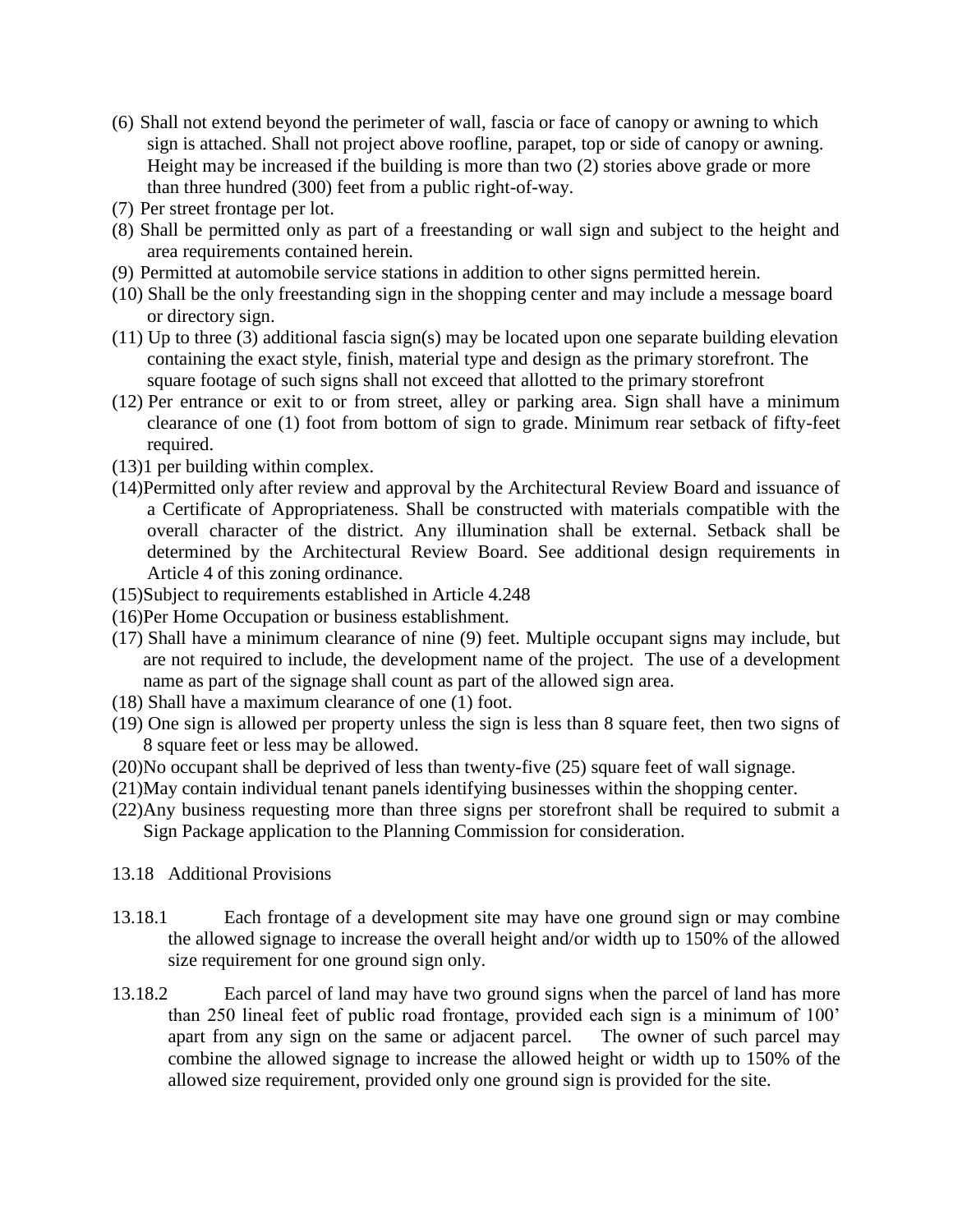- 13.18.3When a final development plan is approved for more than one parcel or tract of land and the owners of each parcel or tract agrees in writing, then the allowed ground signage may be shared by the parcels; provided that for each shared ground sign, the size does not exceed 150% of the allowed size requirement and that there is a reduction of at least one ground sign for each shared sign. (Example (1) if 4 parcels of a final development plan each having one frontage of less than 200' desire to combine their signage, then one ground sign of 150% of the allowed size would be authorized for the site and no other ground signs. Example (2) if 2 of the same 4 parcels desire to share a sign, then the overall development would be allowed three ground signs rather than 4 separate signs.) When parcels of a common final development plan propose to combine signage, such signage shall not be considered as off-site advertising. (This additional provision may also be applied to fascia signs so that end lots may provide signage for interior lots/units within the same block/development when part of an approved sign package plan). *(Amended July 2015 ordinance no. 11, 2015 series)*
- 13.19 Removal of Non-Conforming Signs.
	- A. Any temporary or exempt sign that does not meet the requirements of this ordinance shall be removed by the owner within thirty days of written notification by the City of Frankfort.
	- B. Any business which has ceased operation (expiration of business license) for sixty (60) days shall, for the purposes of this article, be determined to be abandoned. All signs associated with such an abandoned business shall be removed by the owner of the property upon which the sign is located within thirty (30) days of written notification by the City of Frankfort.
	- C. All other nonconforming signs shall adhere to the provisions of Article 15 contained herein.

13.20 Computations: The following principles shall control the computations of sign area and sign height.

A. Computation of Area of Single-Sided Signs.

The area of a sign face, shall be computed by means of the smallest square, circle, rectangle, triangle or parallelogram that will encompass the extreme limits of the writing, representation, emblem, or other display, but not including any supporting bracing or decorative features not related to the sign. Specifically, the area within a frame holding the sign panel; when channel letters are used, a geometric shape shall encompass all portions of the letters in a single shape consisting of not more than two (2) of the above mentioned shapes. The area of an awning sign, canopy sign or a sign consisting of individual letters or symbols against a wall shall be the sum of the area within a rectangular envelope completely enclosing the attached group.

B. Computation of Area of Multifaced Sign.

The sign area for a sign with more than one face shall be computed by adding together the area of all sign faces visible from any one point. When two identical sign faces are placed back-to-back so that both faces cannot be viewed from any point at the same time, and when such sign faces are part of the same sign structure and are not more than forty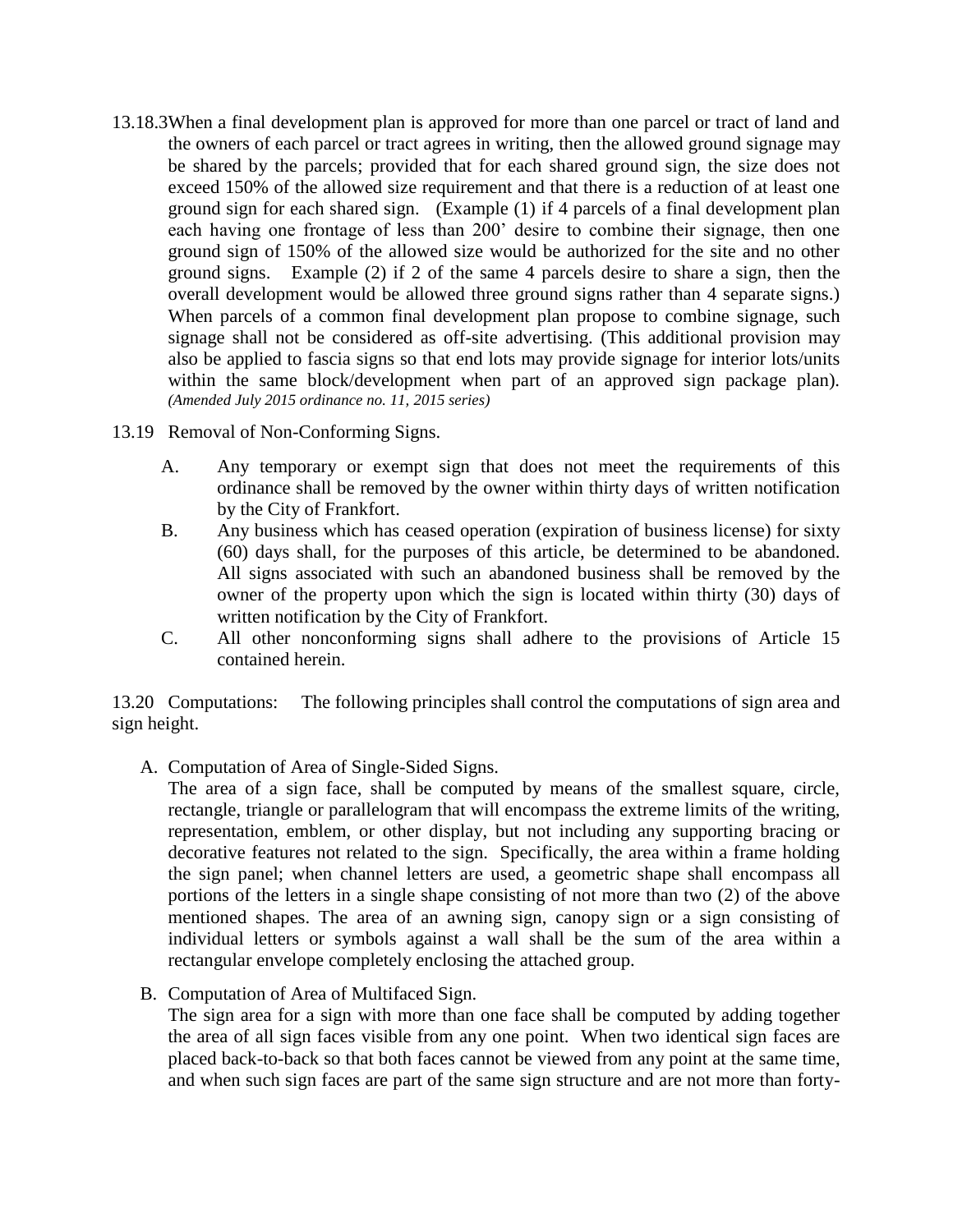two (42) inches apart, the sign area shall be computed by the measurement of only one of the faces.

C. Computation of Height.

The height of a sign shall be computed as the distance from the base of the sign at normal grade to the top of the highest attached component of the sign. Normal grade shall be construed to be the lower of: (1) existing grade prior to construction, or  $(2)$  the newly established grade after construction, exclusive of any filling, berming, mounding, or excavating solely for the purpose of locating the sign. In cases in which the normal grade cannot reasonably be determined, the average of the grade at the sign base and the grade 6 feet from the sign, shall be determined as the normal grade.

D. Computation of setback.

The setback shall be determined by measuring the shortest horizontal distance between a lot line and the closest part or projection of the sign and/or support structure.

13.21 Sign Package Plan Required in Planned Unit Development Zone District (PR, PM, PC). In any newly proposed or existing Planned Unit Development Zone District, a Sign Package Plan shall be prepared by the developer and approved by the Planning Commission at the same time the Final Development Plan is approved. In the event that an existing Planned Unit Development shopping center does not have an approved development plan, a Sign Package Plan only will be required for Planning Commission approval for the entire development, not per individual tenant. The Director of Planning can administratively approve signage when proposal is consistent and compatible with other signage in the overall development

The Sign Package Plan shall establish the maximum size, the prototypical design, and the number of signs that will be allowed within the subject planned development. After the Planning Commission has approved the Sign Package Plan, the Frankfort Planning and Building Codes Department shall be authorized to issue sign permits for businesses when the requested sign is in compliance with the approved Sign Package Plan. No permit for any sign shall be issued unless it is in compliance with the approved Sign Package Plan.

The sign package plan shall include the following information:

- A. Front building elevation(s), indicating lengths of individual storefronts, location(s) of signs, and the maximum sign area for each individual business sign.
- B. Location of development identification sign, if any, indicating the setbacks, and maximum sign area for this sign.
- C. Drawings, to scale, of all signs proposed for the Planned Unit Development, including dimensions (height and width).
- D. Color Schemes and Designs for all Signs
- E. The types of structures that will be used to support each sign.

The Sign Package Plan, once approved, shall become a part of the Final Development Plan. Any change to this portion of the plan shall require that an Amended Final Development Plan be submitted by the Developer/Owner of the Planned Unit Development for approval by the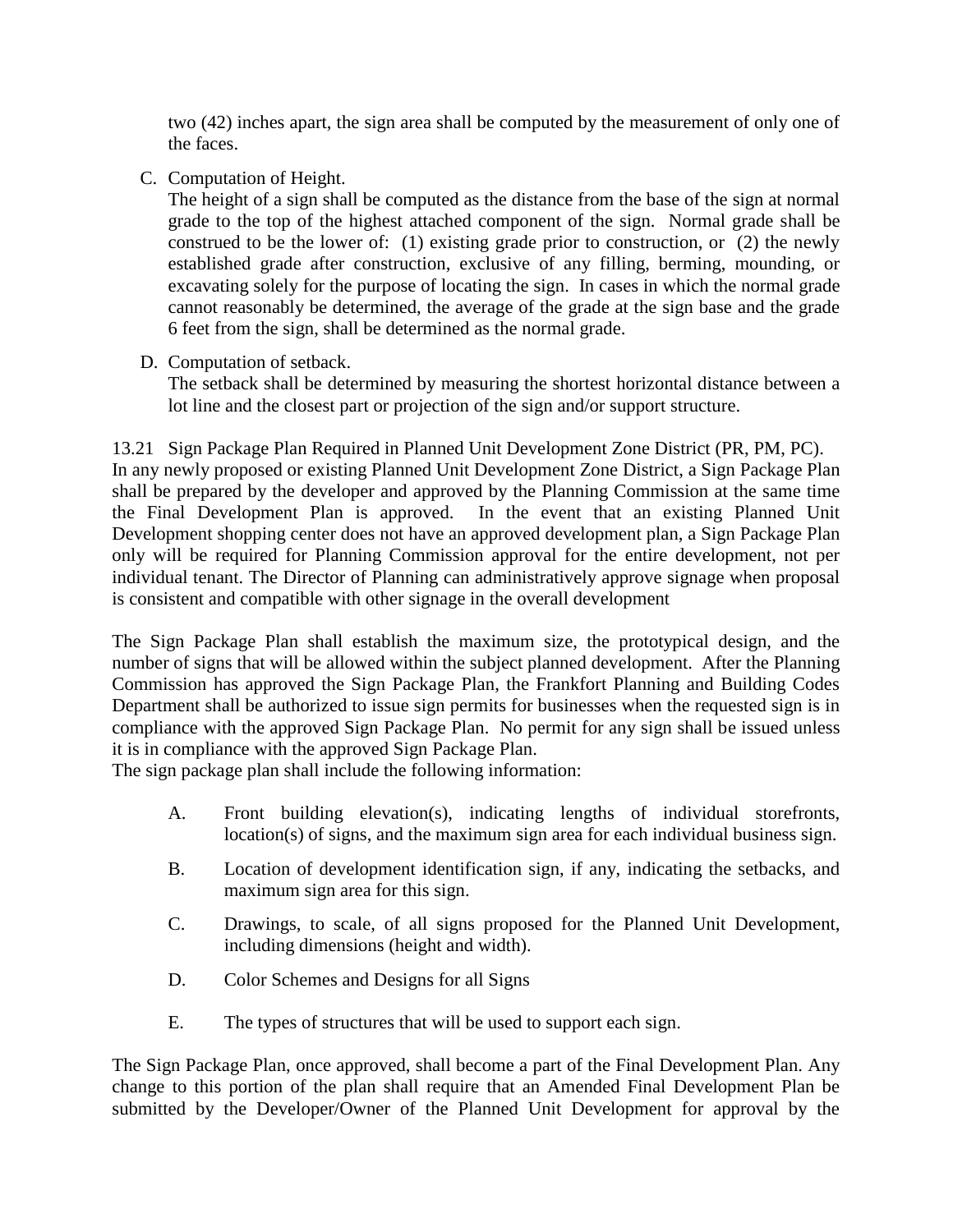Planning Commission. However, a change to the name or occupant shall not require a submittal of an amended sign package plan, if the replacement sign is in compliance with the original approved plan.

13. 22 Special Purpose Signs shall be permitted on a temporary basis only, for no more than ten (10) days at any one time and for no more than six (6) times in any one calendar year (January 1 to December 31). The square footage of these signs shall be included in the calculations determining the maximum limits allowable under Table 13.2.

13.23 Setbacks. Except as otherwise noted herein, the setback for all ground-mounted and pole signs shall be one-half the distance required in the Basic Zone District's Bulk, Density and Height Table. Entrance/Exit signs may be located at the right-of-way, but in no instance shall they project into the right-of-way and shall not be greater than three (3) feet in height.

13.24 Sight Distance Triangle. No ground-mounted business identification sign shall be placed within the sight distance of a street intersection or the intersection of the entrance/exit to a business and the public street. If a pole sign is proposed within this sight triangle, the minimum distance from the ground to the bottom of the sign shall be 15 feet. For the purpose of this section, the following sight distance triangle measurements shall be used:

## **CITY STREETS**

When two city streets intersect or a driveway intersects a city street, the sight triangle shall consist of the area between points twenty-five feet (25') along both streets from the intersection of the edges of the pavement.

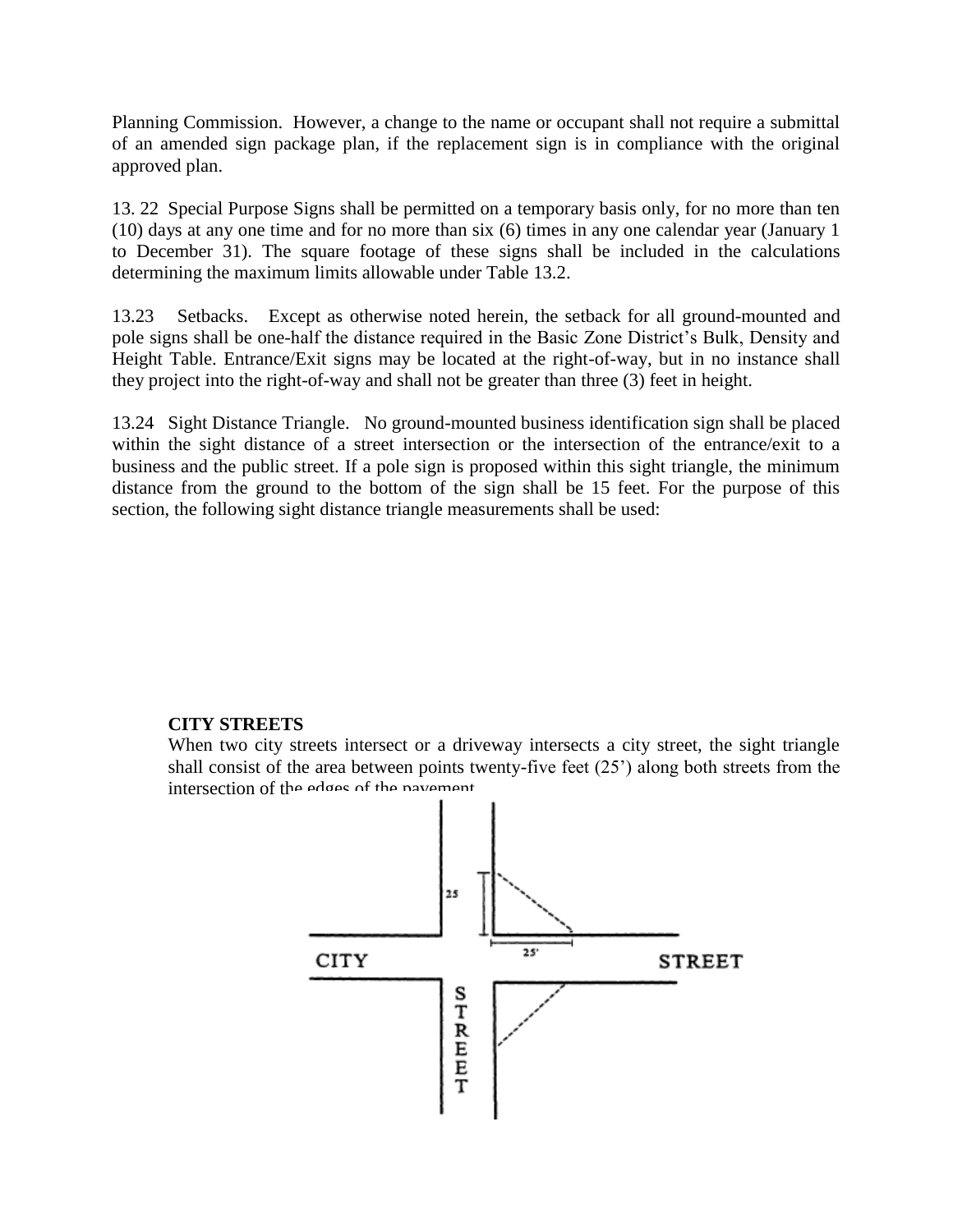## **STATE HIGHWAY**

Where a city street, driveway or other entrance intersects with a state highway, the sight triangle shall consist of the area between a point ten (10') feet along the street or driveway edge of pavement and a point located along the edge of the state highway pavement, the distance an automobile traveling the speed limit can go in six seconds, as



indicated in the table below.

13.25 Projection. No sign determined to be a fascia sign shall be allowed to project further than twelve inches (12") from the face of the building.

- 13.26 Non-Premise Advertising Signs
- 13.261 Non-premise or advertising signs, including billboards and poster boards shall not be permitted, except as provided for in section 13.27.

13.27 Non-Profit, Church, Organizational Signs (in right-of-way or off site) Non-profit enterprise, charitable organizations or church directional signs are permitted, provided they meet the following criteria:

- A. No sign may be greater than six (6) square feet.
- B. Such signs shall only:
	- 1. Identify the church, non-profit enterprise, or charitable organization,
	- 2. Direct the traffic pattern in the direction of its location,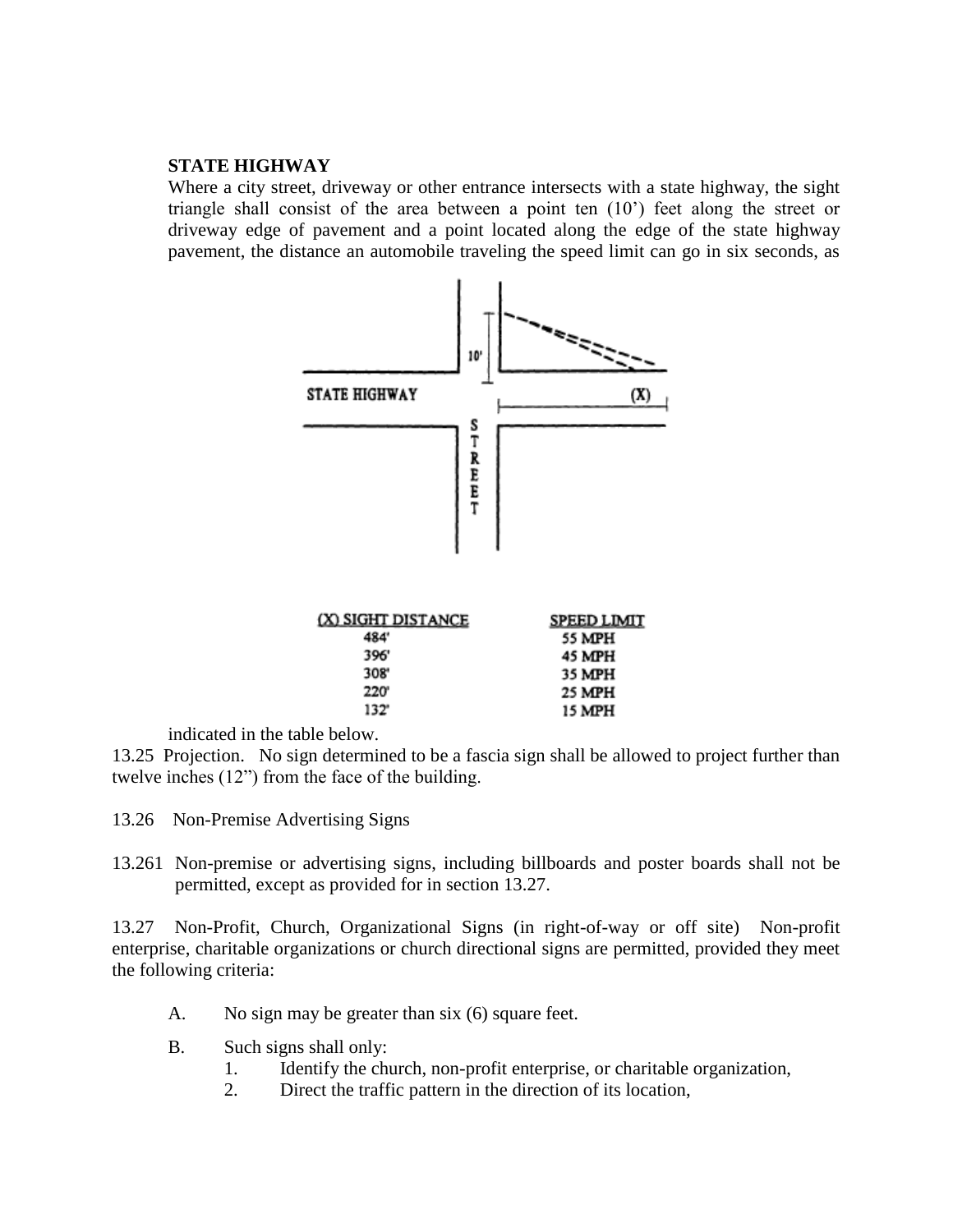- 3. Indicate the distance necessary to be traveled to reach the location,
- 4. Have a minimum spacing of one hundred feet (100') from any other nonprofit, charitable organization or church designated directional sign.
- C. No such sign shall be located closer than twenty feet (20') from the roadway and shall have a distance of five feet  $(5')$  from the ground to the bottom of the sign.
- D. Written consent of the owner must be submitted to the City of Frankfort's Inspection Office when the proposed sign is to be located on private property. Such sign shall not count in the total sign allocation for that business or property.

# 13.28 Interstate Business Signs

- 13.281 Purpose. The purpose of the Interstate Business Sign section is to allow for business establishments offering goods and services in the interest of the traveling public to inform the motorist of the travel related goods and services available along the Interstate. The Interstate Business Sign regulations shall apply only for pole signs on the individual business site. Regulations for fascia signs shall conform to other sections within this ordinance.
- 13.282 Definition. For the purpose of this section, Interstate shall be defined as a fully controlled access highway, which gives preference to through traffic and has access only at selected public roads and that has no at-highway grade crossings or intersections.
- 13.283 Sites Affected. Interstate business signs may be located within a 2,500 foot radius of the center point of the intersection of U.S. Highway 127, South and Interstate 64. No interstate signs are permitted or allowed at any other I-64 intersection for properties within the City limits. A map (Map 13-1) is attached to this section to serve as a general reference in determining eligible properties. The property owner may relinquish the right to an Interstate Business Sign and add 150 square feet of sign area to the subject property for any permitted sign(s) on the property. The Planning Commission shall review the transfer of such square footage and reserves the right to have recorded in the office of the Franklin County Clerk a Certificate of Land Use restriction or other similar documentation evidencing the applicant's relinquishment of an Interstate Business Sign.
- 13.284 Permit Procedures. A business located within the area identified in Map 13-1 may apply for a building permit to erect an interstate sign. This sign shall meet the height, size, and location requirements contained elsewhere in this section. No sign shall be erected without first applying for and receiving a permit for the erection of this sign.

## 13.285 Location.

The interstate business sign shall be located on the same site as the business. These signs must meet the following setbacks, as measured from the property lines:

- 100-feet from any residential use or zone as measured from the property line.
- 25-feet from all property lines